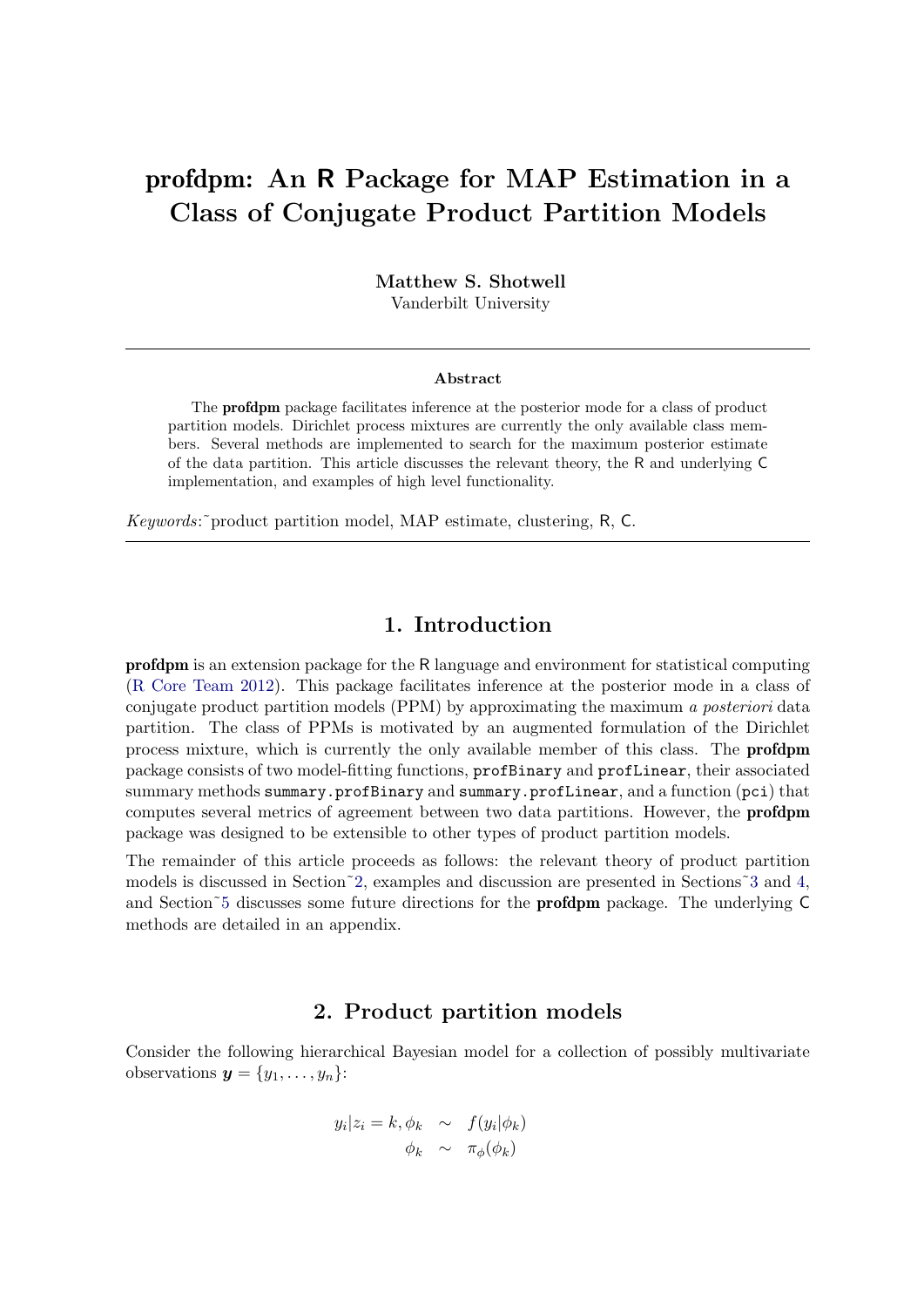$$
z \sim \pi_{\bm{z}}(\bm{z}) \propto \prod_{k=1}^r c_k(\bm{z}),
$$

where  $\boldsymbol{z} = \{z_1, \ldots, z_n\}$  is a collection of cluster membership variables such that  $z_i = k$ indicates that observation i is a member of cluster k. The collection  $z$  represents a partition of y into r clusters, identified by the r unique values among  $z$ . The values of  $z$  are not important, as long as they are distinct. For simplicity, the positive integers are used to enumerate the distinct values. The tilde symbol '∼' is read 'independently distributed as'. The function f is a probability density indexed by parameter  $\phi_k$ . For  $k = 1, \ldots, r, \phi_k$  are independently distributed according to prior density  $\pi_{\phi}$ . The prior mass function  $\pi_{\mathbf{z}}$  is proportional to a product of *cohesion* functions  $c_k$ , which specify the prior distribution of the data partition. The Dirichlet process mixture has a PPM representation when  $c_k(z) = \alpha \Gamma(n_k)$ , where  $\alpha$  is the scalar Dirichlet process 'precision' parameter,  $\Gamma$  is the gamma function, and  $n_k$  represents the number of observations assigned to the  $k^{th}$  cluster. Alternative cohesions yield other well-known process mixtures (for a partial listing, see [Lau and Green](#page-17-1) [2007\)](#page-17-1). The posterior distribution over the data partition is proportional to the product

$$
p(\boldsymbol{z}|\boldsymbol{y}) \propto \prod_{k=1}^{r} c_k(\boldsymbol{z}) \int L(\phi_k|\boldsymbol{y}, \boldsymbol{z}) \pi_{\phi}(\phi_k) d\phi_k, \qquad (1)
$$

where  $L(\phi_k|\mathbf{y}, \mathbf{z}) = \prod_{i=1}^n f(y_i|\phi_k)^{I(z_i=k)}$  is the cluster-specific likelihood. Hence, the product partition model is conjugate in the sense that both prior and posterior may be written as a product of cluster-specific terms. Further details regarding the PPM are given in [Hartigan](#page-17-2) [\(1990\)](#page-17-2) and [Barry and Hartigan](#page-16-0) [\(1992\)](#page-16-0).

A maximum a posteriori (MAP) estimate of the data partition variable  $z$  partitions the data into clusters. The principal difficulty with MAP estimation is the size of the partition space (see the 'Bell number', [Bell](#page-16-1) [1934;](#page-16-1) [Rota](#page-17-3) [1964\)](#page-17-3). Hence, computing the MAP estimate using enumerative methods is not practical.

Profile inference about the parameter  $\phi_k$  is conditional on an estimate of the data partition. Conditional on the estimate,  $\{\phi_1, \ldots, \phi_r\}$  are independent a posteriori, and distributed according to

$$
p(\phi_k|\boldsymbol{y},\hat{\boldsymbol{z}}) \propto L(\phi_k|\boldsymbol{y},\hat{\boldsymbol{z}})\pi_{\phi}(\phi_k).
$$

For PPMs implemented in the **profdpm** framework, the likelihood and prior over  $\phi_k$  are selected to be conjugate in  $\phi_k$ . Hence, the integral in Equation~1 has simplified form.

The profdpm package computes a MAP estimate for two types of PPMs, corresponding to the R functions profLinear and profBinary. Both functions accept model formulae, and return an instance of the class profLinear or profBinary respectively. Instances of these classes consist of a data partition estimate and other information related to profile inference.

## 2.1. Product partition of linear models

The profLinear function fits a product partition of conjugate normal linear models:

$$
y_i|\boldsymbol{x}_i, z_i = k, \boldsymbol{\mu}_k, \tau_k \sim N(\boldsymbol{x}_i' \boldsymbol{\mu}_k, \tau_k)
$$
  

$$
\boldsymbol{\mu}_k, \tau_k \sim N_q G(\boldsymbol{m}_0, s_0 I_q, a_0/2, 2/b_0)
$$
  

$$
z \sim \tau_{\boldsymbol{z}}(\boldsymbol{z}) \propto \prod_{k=1}^r \alpha \Gamma(n_k),
$$
 (2)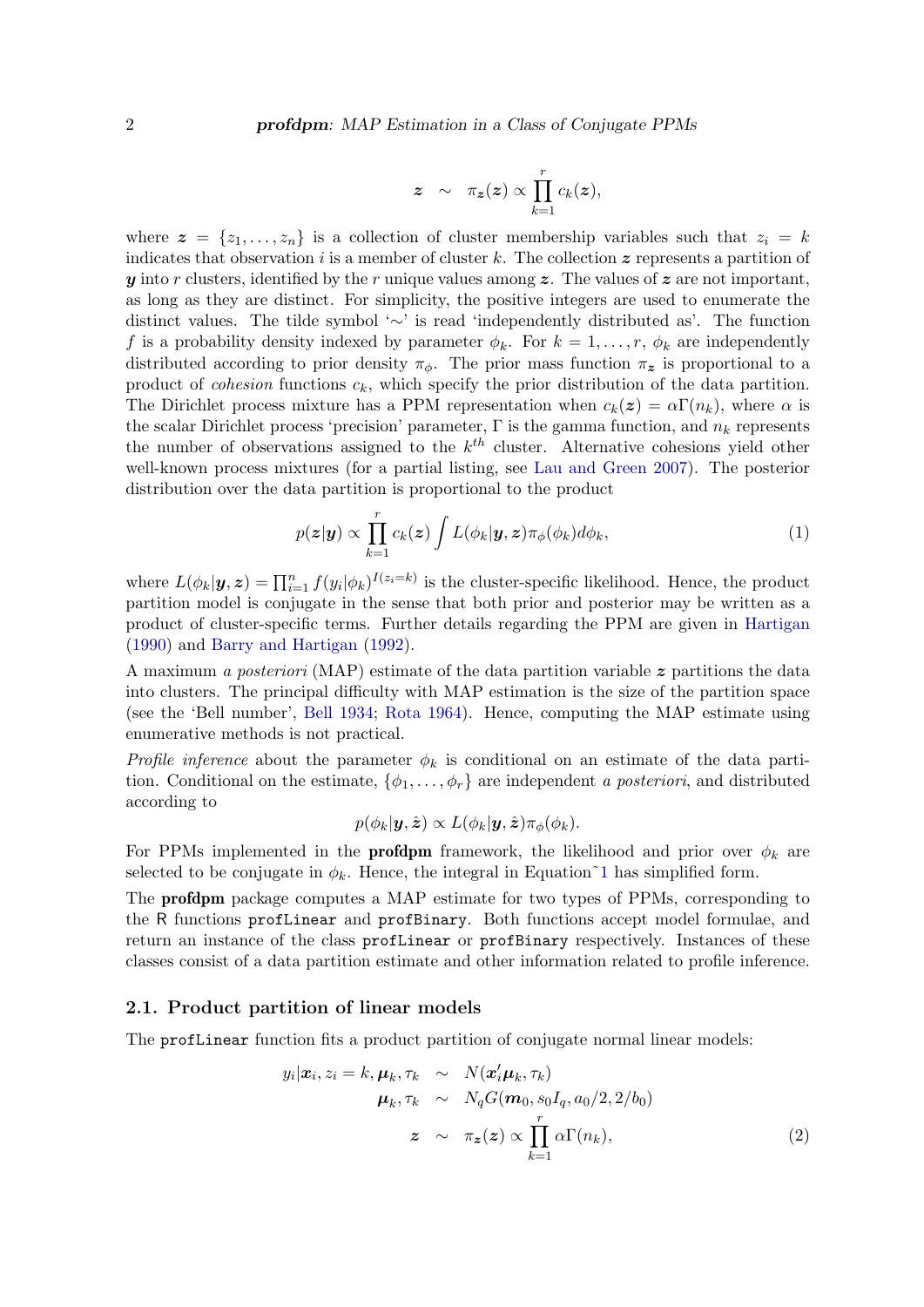where  $y_i$  is a continuous scalar observation,  $x_i$  is a covariate vector of dimension q, N represents the normal distribution with mean  $x'\mu_k$  and precision  $\tau_k$ , and  $N_qG$  represents the  $(q+1)$ -variate normal-gamma distribution with mean  $m_0$ , precision matrix  $\tau s_0I_q$ , shape  $a_0/2$ , and scale  $2/b_0$ . The observation vector and design matrix are specified using the R formula mechanism. The prior parameters  $m_0$ ,  $s_0$ ,  $a_0$ ,  $b_0$ , and  $\alpha$  may also be specified as arguments to profLinear. Conditional on an estimated partition, the pairs  $\{(\mu_1, \tau_1), \ldots, (\mu_r, \tau_r)\}$  are independent a posteriori and distributed according to the  $(q + 1)$ -variate normal gamma distribution with mean  $m_k$ , precision matrix  $\tau S_k$ , shape  $a_k/2$ , and scale  $2/b_k$ . The posterior statistics  $m_k$ ,  $S_k$ ,  $a_k$ , and  $b_k$  are returned by profLinear for each cluster.

#### 2.2. Product partition of binary models

The profBinary function fits a product partition of conjugate binary models:

$$
y_{ij}|z_i = k, \phi_{kj} \sim B(\phi_{kj})
$$
  
\n
$$
\phi_{kj} \sim \beta(a_0, b_0)
$$
  
\n
$$
z \sim \pi_z(z) \propto \prod_{k=1}^r \alpha \Gamma(n_k),
$$
\n(3)

where  $y_{ij}$  for  $j = 1, \ldots, q$  is the  $j^{th}$  binary observation for a subject i, B represents the Bernoulli distribution with probability  $\phi_{kj}$ , and  $\beta$  represents the beta distribution with shape parameters  $a_0$  and  $b_0$ . Conditional on an estimated partition,  $\phi_{kj}$  are independently beta distributed a posteriori with shape parameters  $a_{kj}$  and  $b_{kj}$ . This PPM models multivariate binary outcomes only (i.e., without covariates). Hence, the set of outcomes is specified by supplying a one-sided R formula. The profBinary function returns the posterior statistics  $a_{kj}$  and  $b_{kj}$  for  $k = 1, \ldots, r$  and  $j = 1, \ldots, q$ .

#### 2.3. Partition estimation

The profdpm package utilizes four methods to approximate the MAP estimate in an iterative fashion. The first method is the agglomerative method of [Ward](#page-17-4) [\(1963\)](#page-17-4), later used by [Heard,](#page-17-5) [Holmes, and Stephens](#page-17-5) [\(2006\)](#page-17-5) in the context of Dirichlet process mixtures. Initially, all observations are partitioned into separate clusters. Two clusters are merged at each subsequent step such that the change in marginal posterior mass is largest. This process repeats until all observations are partitioned into a single cluster. This method produces a deterministic and finite sequence of data partition estimates. The estimate with largest marginal posterior mass is selected to approximate the MAP estimate. Although the agglomerative method evaluates the marginal posterior mass function  $O(n^2)$  times, this method is usually the second fastest among the implemented methods. This method does not yield arbitrarily precise approximations to the MAP estimate, but often performs well in practice.

The second method is the Polya urn Gibbs sampler of [MacEachern](#page-17-6) [\(1994\)](#page-17-6), [Bush and MacEach-](#page-16-2) $em(1996)$  $em(1996)$ , and MacEach[ern](#page-16-2) and Müller  $(1998)$ . The Gibbs sampler sequentially samples from the full conditional distributions having mass functions of the form  $p(z_i|z_{-i}, y)$ , where  $z_{-i}$  is the collection of cluster membership variables with the exception of  $z_i$ . The Gibbs method produces a sample from the posterior distribution. The MAP estimate is approximated by the sampled partition that achieves the highest posterior mass. Larger samples from the posterior distribution yield increasingly precise approximations. The Gibbs method is guaranteed to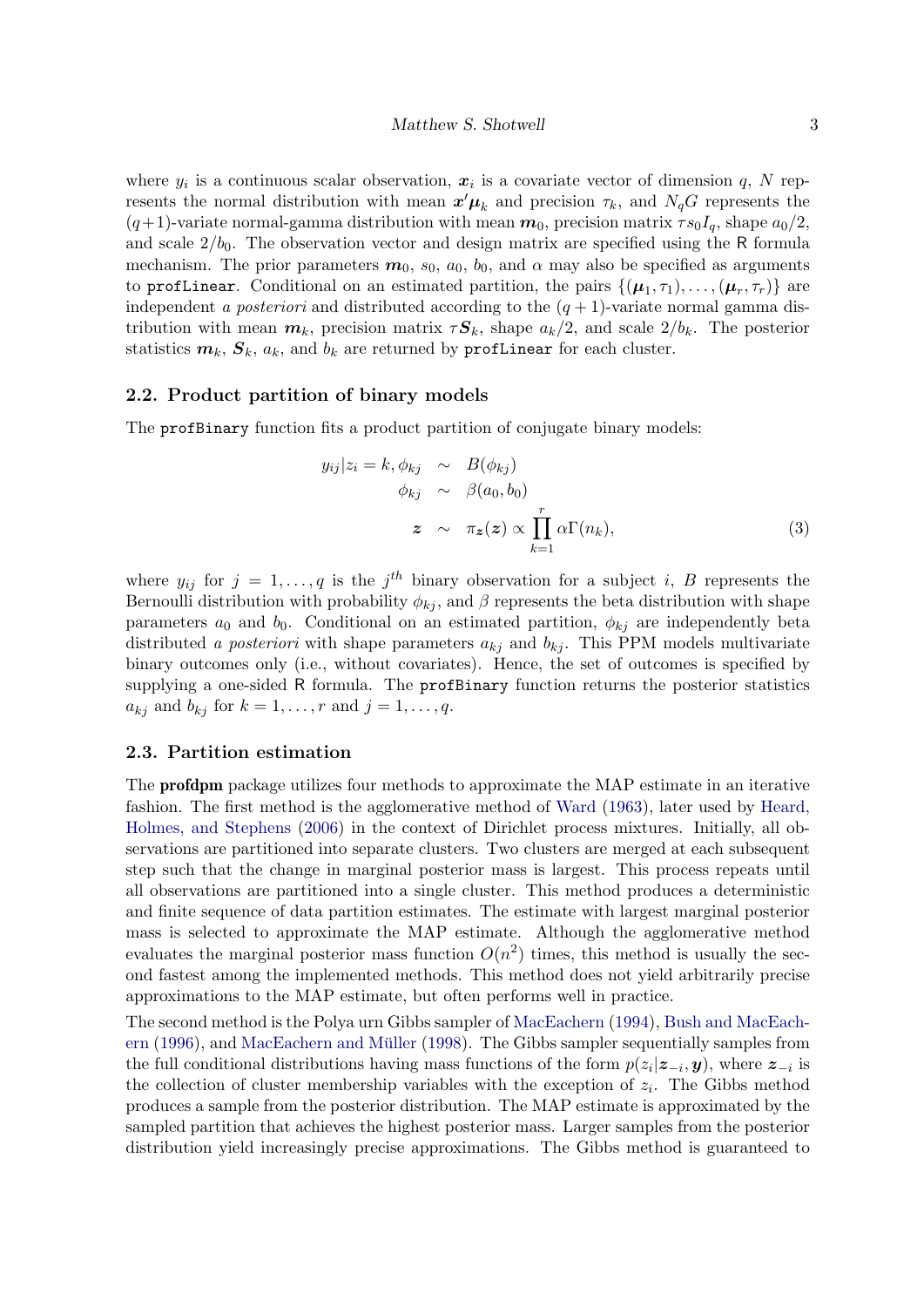find the MAP estimate in finite time, but is prone slow mixing in the partition space, and is computationally intensive.

For the Gibbs method, the profdpm package stores only the most recently sampled partition and the approximate MAP estimate. Hence, there is no simple mechanism to retrieve the entire sequence of sampled partitions. However, setting the sampler argument to TRUE (for profLinear or profBinary) causes the most recently sampled partition to be returned, rather than the approximate MAP partition. Additional partitions may be sampled from the Markov chain using the sampler, clust, and maxiter arguments in combination. In this way, a sample from the posterior distribution may be constructed and used to characterize, for example, the posterior distribution for the number of clusters.

The third strategy is a variant of the Sequential Update and Greedy Search (SUGS) method proposed by [Wang and Dunson](#page-17-8) [\(2010\)](#page-17-8). The SUGS algorithm assigns observations to clusters sequentially. Initially, the first observation forms a singleton cluster. Subsequent observations are assigned to an existing cluster, or form a new singleton cluster by optimizing the associated posterior probability, conditional on previous cluster assignments. The entire process is repeated in random order. That is, over repeated application, the result is independent of the original data ordering. SUGS is the fastest optimization method, but may perform poorly in MAP estimation of data partitions. Indeed, SUGS was designed for nonparametric applications where the data partition is a nuisance parameter. Hence, SUGS is usually reserved for initial partitioning.

The last method is an iterative stochastic search utilizing 'explode' and 'merge' operations on the clusters of a partition [\(Shotwell and Slate](#page-17-9) [2011\)](#page-17-9). At the explode step, a randomly selected subset of observations are redistributed uniformly at random to an existing or new cluster. Each of the exploded observations are then merged with one of the existing clusters in a sequentially optimal fashion. The explode-merge method is motivated by the split-merge Metropolis Hastings algorithms of [Green and Richardson](#page-16-3) [\(2001\)](#page-16-3), and [Jain and Neal](#page-17-10) [\(2004,](#page-17-10) [2007\)](#page-17-11). This method utilizes a Markov chain to approximate the MAP estimate, but does not sample from the posterior distribution over the data partition. Hence, the explode-merge method avoids the complexity and computational expense of ensuring the chain is ergodic.

The following pseudocode routine describes the stochastic method from iteration t to  $t + 1$ . The return value is the MAP estimate at time  $t + 1$ .

```
1: set z' = z^{(t)}2: draw n_l from \{1,\ldots,n\}3: draw vector J of length n_J from \{1, \ldots, n\} w/o replacement
 4: for j in J do
 5: draw z'_j from \{1, \ldots, n\} (explode step)
 6: end for
 7: if p(\boldsymbol{z}'|\boldsymbol{y}) > p(\boldsymbol{z}^{(t)}|\boldsymbol{y}) then
 8: return z'9: end if
10: for j in J do
11: set z'_j to maximize p(z'_j|z'_{-j}, y) (merge step)
12: end for
13: if p(\bm{z}' | \bm{y}) > p(\bm{z}^{(t)} | \bm{y}) then
14: return z'
```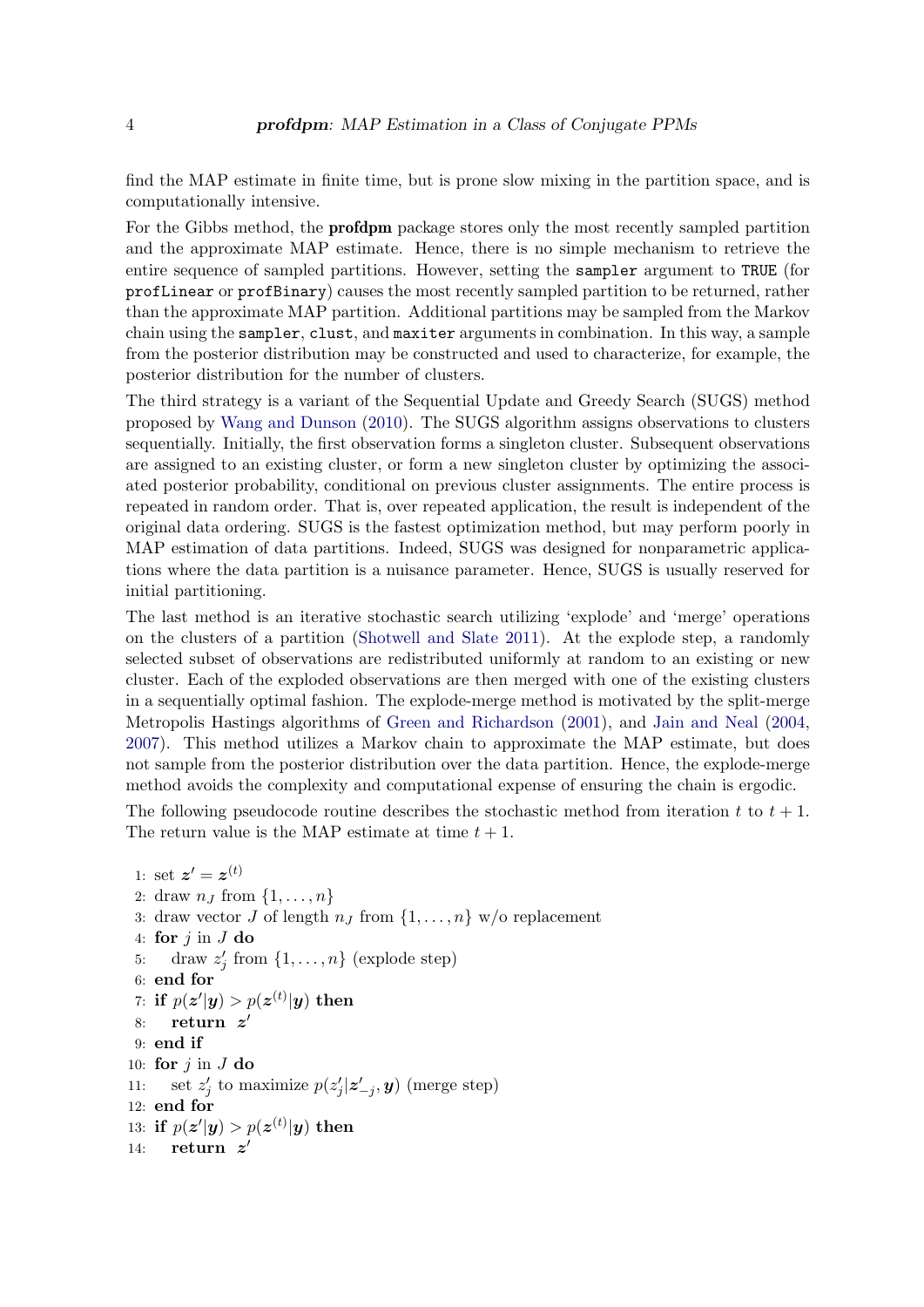15: else  $16: \quad \mathbf{return} \ \ \boldsymbol{z}^{(t)}$ 17: end if

The explode-merge optimization terminates when the change in  $p(z'|\mathbf{y})$  from one iteration to the next is less than a threshold value (i.e., the crit argument to profBinary and profLinear). Because the partition state is discrete, improvements in the marginal posterior mass may be irregular. The profdpm package implements a moving-average in calculating improvement.

# 3. Illustration: profLinear

<span id="page-4-0"></span>The profdpm package adheres to the principle of 'convention over configuration'. That is, reasonable default values are selected for model and optimization parameters, but these may also be configured. This strategy contrasts with the BUGS [\(Lunn, Spiegelhalter, Thomas,](#page-17-12) [and Best](#page-17-12) [2009\)](#page-17-12) language, where most modeling and sampling aspects must be configured explicitly.

## 3.1. Default parameters

By default, the profLinear and profBinary functions utilize the agglomerative optimization method. This method is deterministic, relatively fast, and yields MAP estimates that are often comparable with other optimization strategies. However, the best MAP approximations are usually obtained using the Gibbs and stochastic search methods, at the expense of additional computation and other consequences of stochastic optimization (e.g., estimates may not be identical over repeated optimizations). The SUGS method is recommended only for fast initial partition estimation, or in nonparametric applications of the kind considered by [Wang and](#page-17-8) [Dunson](#page-17-8) [\(2010\)](#page-17-8).

All PPMs implemented in the profdpm framework must specify the Dirichlet process precision parameter  $\alpha$ , which affects the prior distribution over the data partition parameter. Smaller values result in more concentrated prior mass on partitions with fewer clusters. Conversely, larger values for  $\alpha$  concentrate prior mass on partitions with additional clusters. This effect may be summarized by computing the prior expected number of clusters. [Antoniak](#page-16-4) [\(1974\)](#page-16-4) gives two expressions, one approximate and one exact, for the expected number of clusters in a Dirichlet process mixture. The exact expression is given by

$$
\sum_{i=1}^{n} \frac{\alpha}{\alpha + i - 1}.
$$

The approximate expression is

$$
\alpha \log \left(\frac{n+\alpha}{\alpha}\right).
$$

When  $\alpha \gg 1$ , the approximate expression performs well, otherwise the exact expression should be used.

PPMs may be used to detect outlying heterogeneity in otherwise homogeneous observations [\(Shotwell and Slate](#page-17-9) [2011\)](#page-17-9). The corresponding prior belief dictates that prior mass on the space of data partitions should be concentrated on the partition consisting of just one cluster.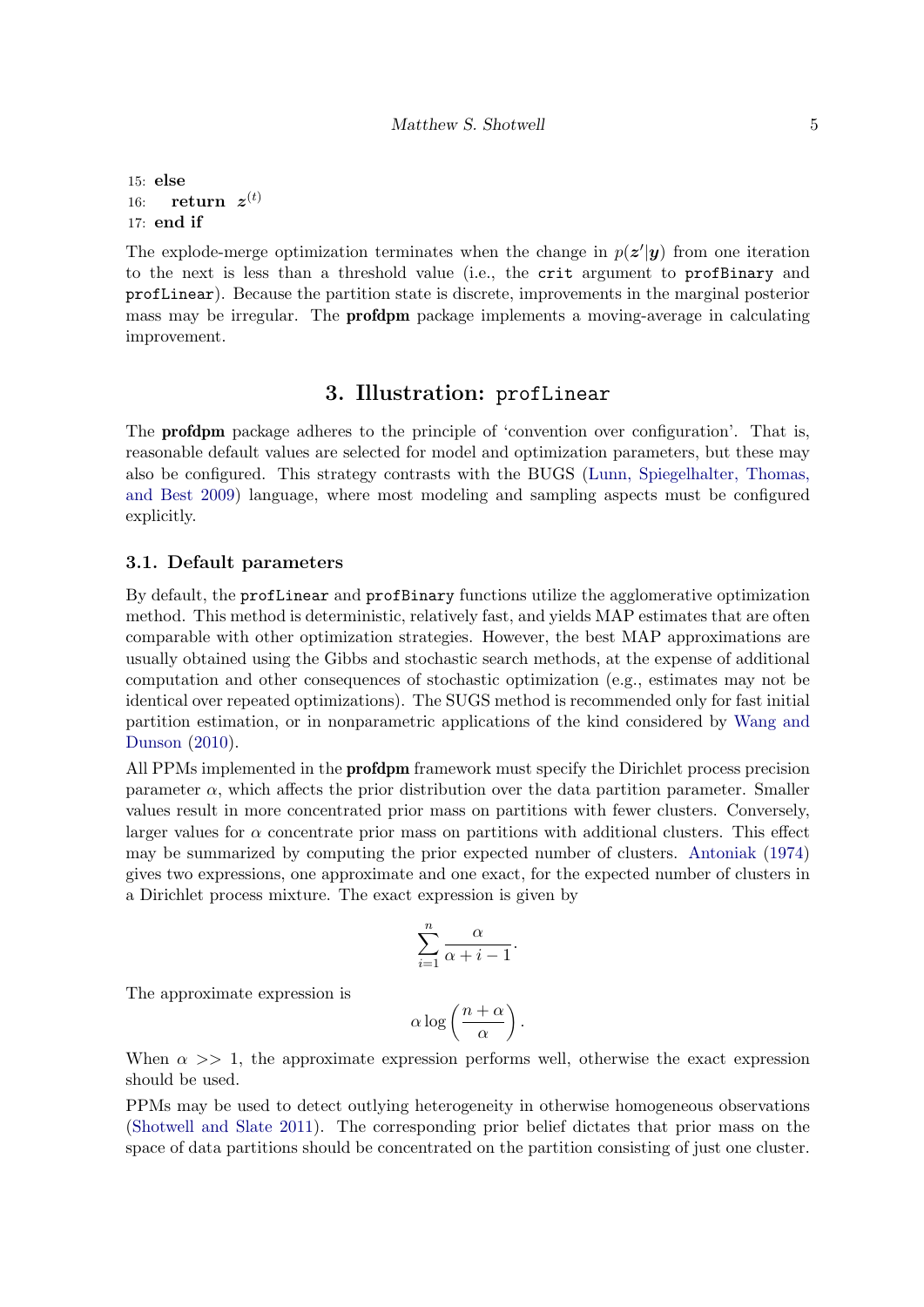For the Dirichlet process mixture, this is enforced by selecting  $\alpha$  to be small. The profLinear and profBinary functions both set alpha =  $1/1000$  by default. Hence, for  $n < 1000$  and  $\alpha = 1/1000$ , the expected number of clusters a priori is less than 1.01. Considering that 1.00 is the minimum expected number of clusters for all  $\alpha$  and n, taking  $\alpha = 1/1000$  clearly concentrates prior mass on partitions with few clusters.

The PPM of linear models has four additional prior parameters;  $a_0$ ,  $b_0$ ,  $s_0$ , and  $m_0$ . Because the model is selected to be conjugate, the posterior parameters may be written in simple terms:

<span id="page-5-0"></span>
$$
S_k = s_0 I_q + X^{(k)'} X^{(k)}
$$
  
\n
$$
m_k = S_k^{-1} (s_0 m_0 + X^{(k)'} y^{(k)})
$$
  
\n
$$
a_k = a_0 + n_k
$$
  
\n
$$
b_k = b_0 + y^{(k)'} y^{(k)} + s_0 m'_0 m_0 - m'_k S_k m_k,
$$
\n(4)

for  $i = 1 \ldots n$ , where  $\mathbf{y}^{(k)}$  is the vector formed by concatenating all of the  $y_i$  in the  $k^{th}$  cluster,  $\mathbf{X}^{(k)}$  is the matrix formed by joining as rows, the  $x_i$  of the  $k^{th}$  cluster, and  $n_k$  is the number of groups comprising the  $k^{th}$  cluster.

Equation<sup> $\tilde{4}$ </sup> isolates the influence of prior parameters on posterior quantities. In particular, prior influence may be reduced by setting each parameter close to zero. Note that the prior (normal-gamma) distribution is improper for  $a_0$  less than one. However, the posterior is always proper for  $n \ge 1$ . The profLinear function specifies  $a_0 = 0.001$ ,  $b_0 = 0.001$ ,  $s_0 = 0.001$ , and  $m_0 = [0.000, \ldots, 0.000]$  by default. These default values encode a heavy-tailed prior distribution over the linear coefficients, and weights the posterior distribution more heavily by the observed data.

#### 3.2. profLinear example

The following example simulates a dataset consisting of 99 longitudinal measurements on 33 units of observation, or subjects. Each subject is measured at three times, drawn uniformly and independently from the unit interval. Each of the three measurements per subject are drawn independently from the normal distribution with one of three linear mean functions of time, and with unit variance. The linear mean functions vary by intercept and slope. The longitudinal structure imposes a grouping among measurements on a single subject. Observations grouped in this way should always cluster together. A grouping structure is specified using the group parameter; a factor that behaves similarly to the groups parameter of lattice graphics functions. For the PPM of conjugate binary models, the grouping structure is imposed by the model formula. More specifically, grouped observations correspond to rows of the model matrix, resulting from a call to model.matrix on the formula passed to profBinary. Hence, the profBinary function does not have a group parameter in its prototype.

The goal of the following example is to recover the simulated partition and to create simultaneous 95% credible bands for the mean within each cluster. The following R code block creates and fits the simulated dataset. To ensure that the figures and statistics presented in this document are more reproducible, the pseudo random number generator seed is fixed.

```
R> set.seed(42)
R> sim <- function(multiplier = 1) {
```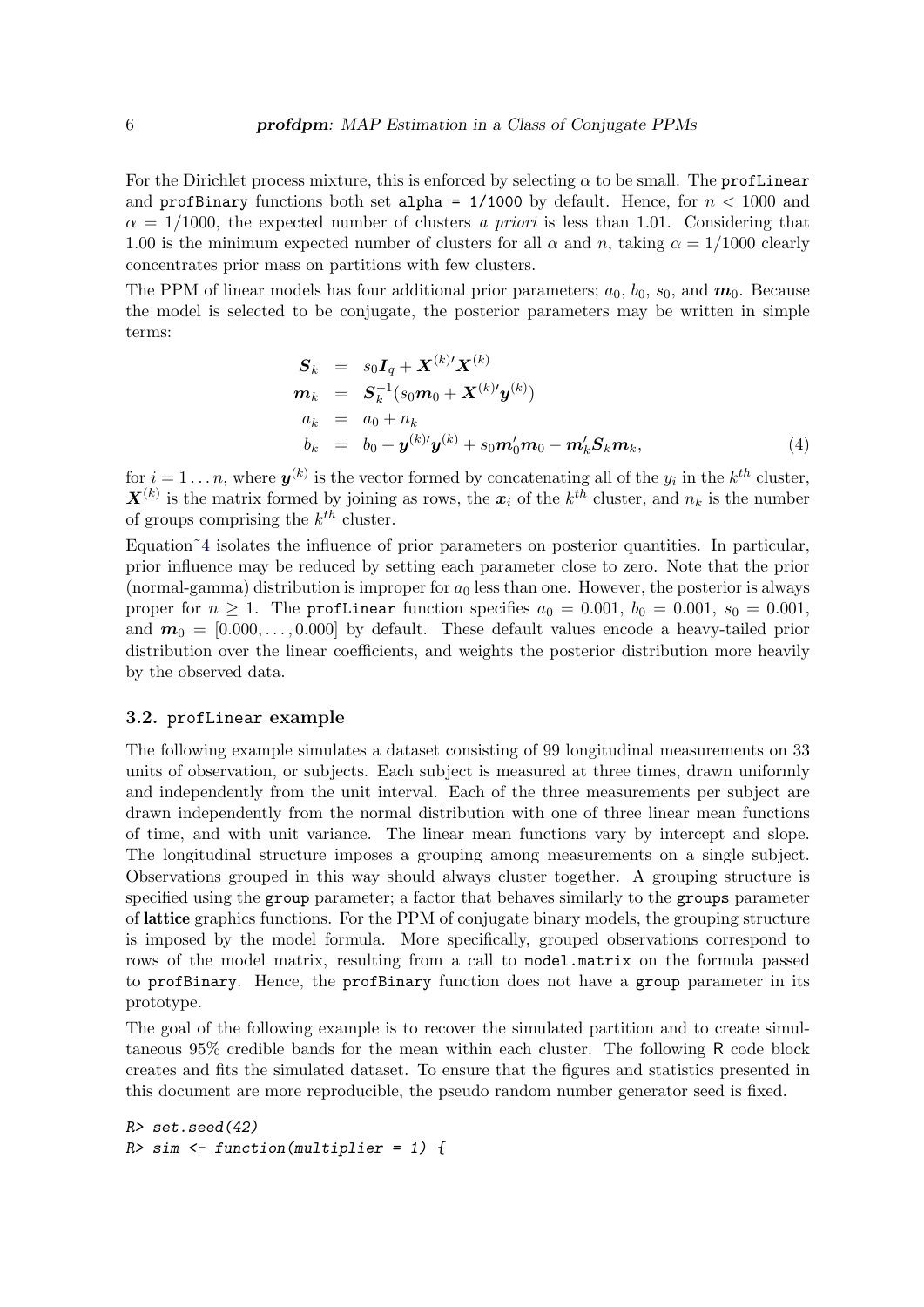```
+ x <- as.matrix(runif(99))
+ a \leftarrow multiplier * c(5, 0, -5)s <- multiplier * c(-10,0,10)y \leftarrow c(a[1]+s[1]*x[1:33],+ a[2]+s[2]*x[34:66],+ a[3]+s[3]*x[67:99]) + rnorm(99)
+ group <- rep(1:33, rep(3,33))
+ return(data.frame(x=x,y=y,gr=group))
+ }
R> dat \leq sim()
R> library("profdpm")
R> fitL \leq profLinear(y \infty x, group=gr, data=dat)
```
The profLinear function returns an object of class profLinear. The summary.profLinear method prints and returns (invisibly) summary information regarding the estimated product partition model, including 95% credible intervals for the linear coefficients under a Laplace approximation to the profile posterior distribution.

Figure<sup> $\in$ 1</sup> presents the simulated data in a scatterplot. For each cluster identified in the estimated partition, the profile posterior mean is represented by a dashed line. Simultaneous 95% credible bands (using "Method 3" of [Hanson and McMillan](#page-16-5) [\(2012\)](#page-16-5)) are represented by flanking solid lines.

```
R> sfitL \leftarrow summary(fitL)
R> plot(fitL$x[,2], fitL$y, col=grey(0.9), xlab='x', ylab='y')
R> for(grp in unique(fitL$group)) {
+ ind <- which(fitL$group==grp)
+ ord <- order(fitL$x[ind,2])
      lines(fitL$x[ind,2][ord],
+ fitL$y[ind][ord],
+ col=grey(0.9))
+ }
R> for(cls in 1:length(sfitL)) {
+ # The following implements the (3rd) method of
+ # Hanson & McMillan (2012) for simultaneous credible bands
\overline{v}+ # Generate coefficients from profile posterior
      n \le -1e4+ tau <- rgamma(n, shape=fitL$a[[cls]]/2, scale=2/fitL$b[[cls]])
+ muz <- matrix(rnorm(n*2, 0, 1),n,2)
+ mus <- (muz / sqrt(tau)) %*% chol(solve(fitL$s[[cls]]))
+ mu <- outer(rep(1,n), fitL$m[[cls]]) + mus
+
+ # Compute Mahalanobis distances
+ mhd <- rowSums(muz^2)
+
+ # Find the smallest 95% in terms of Mahalanobis distance
+ # I.e., a 95% credible region for mu
```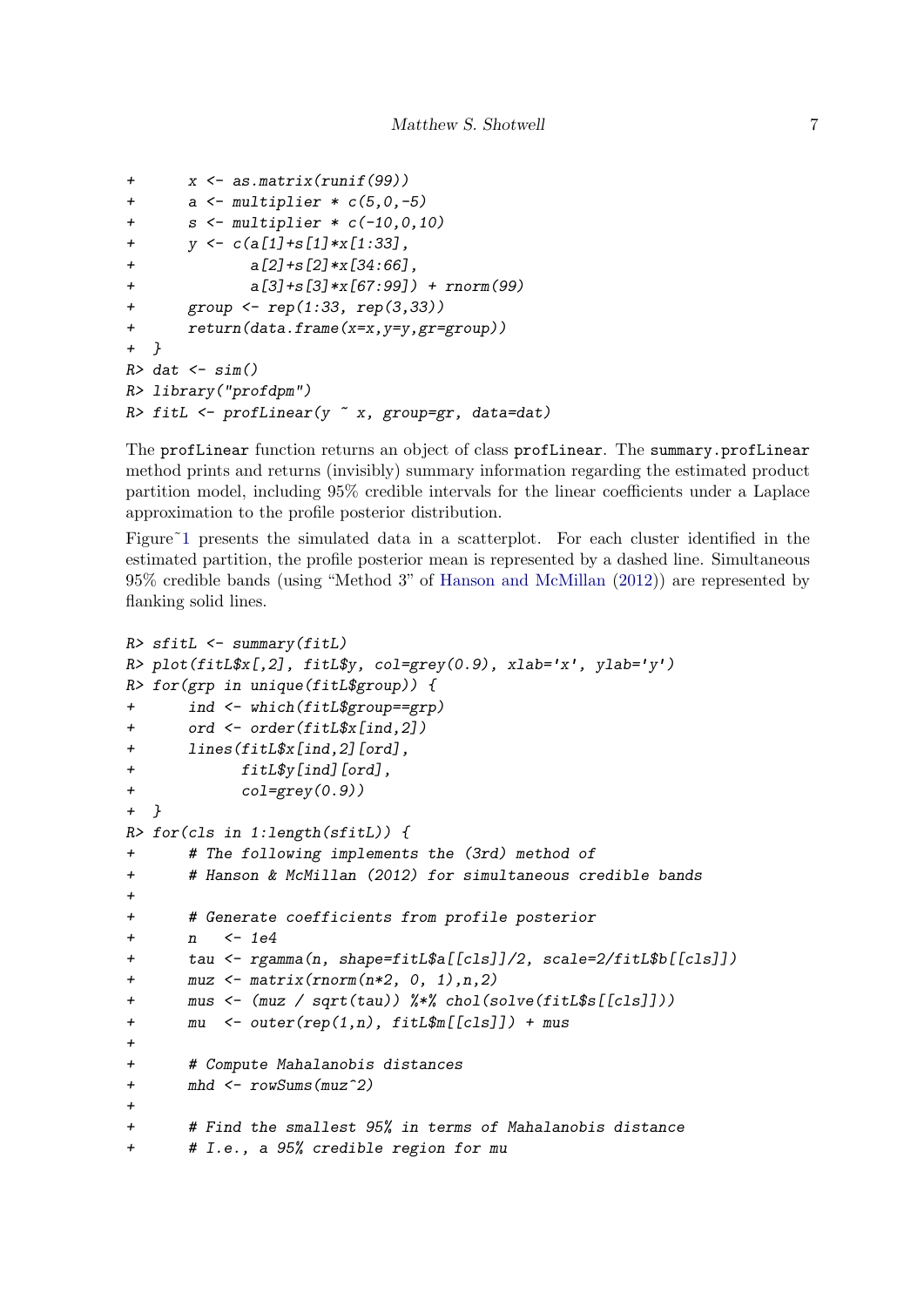```
+ ord <- order(mhd, decreasing=TRUE)[-(1:floor(n*0.05))]
+ mu <- mu[ord,]
+
+ #Compute the 95% credible band
+ plotx <- seq(min(dat$x), max(dat$x), length.out=200)
+ ral <- apply(mu, 1, function(m) m[1] + m[2] * plotx)
+ rlo <- apply(ral, 1, min)
+ rhi <- apply(ral, 1, max)
+ rmd <- fitL$m[[cls]][1] + fitL$m[[cls]][2] * plotx
+
+ lines(plotx, rmd, col=cls, lty=2)
+ lines(plotx, rhi, col=cls)
+ lines(plotx, rlo, col=cls)
+ }
```


<span id="page-7-0"></span>Figure 1: Scatterplot of three simulated linear subgroups. Mean estimates (dashed) and 95% credible intervals (solid) are presented, conditional on the data partition estimated using the profLinear function.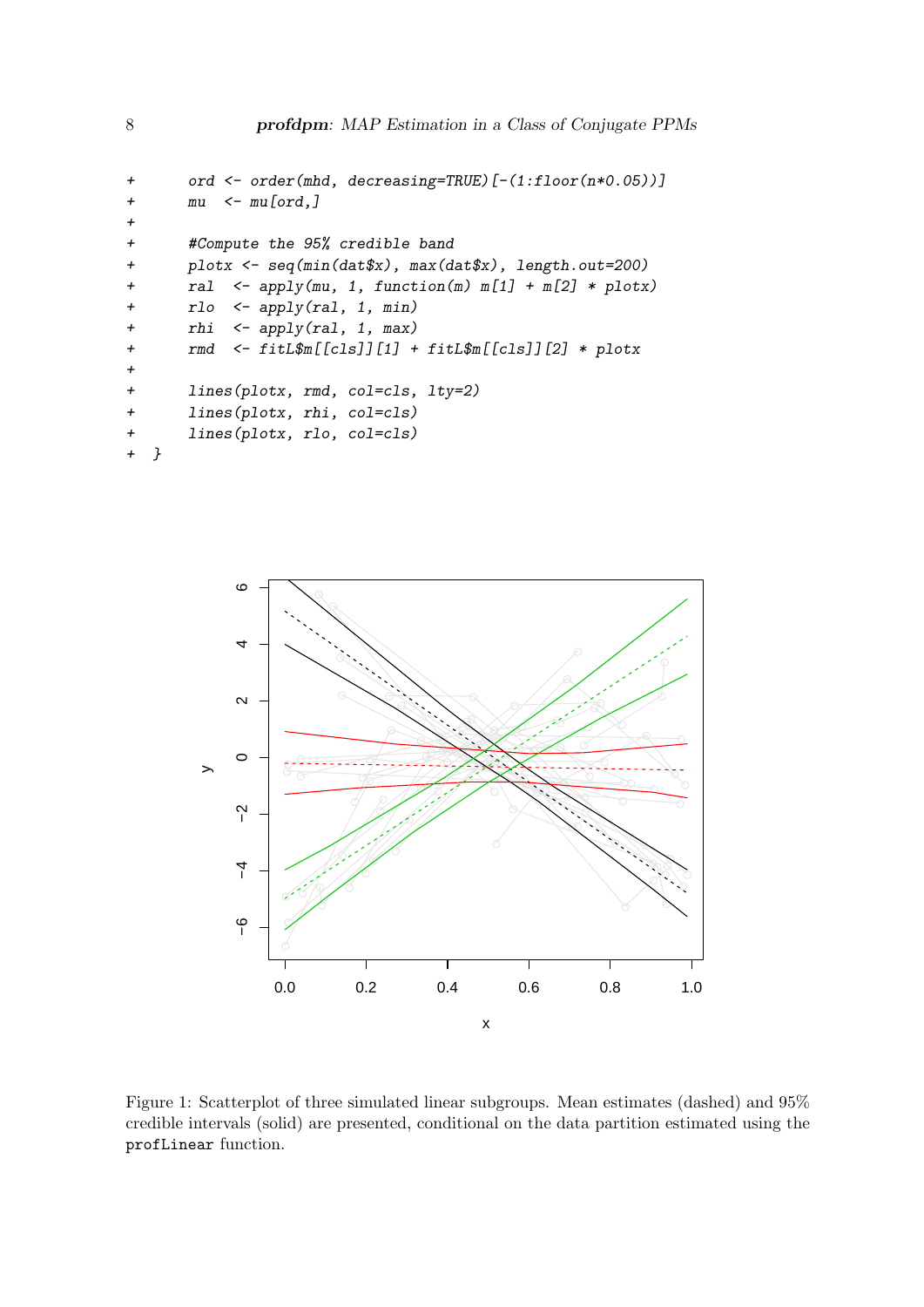#### 3.3. Partition comparisons

Partition estimate comparisons are made using one of many statistics designed for this purpose, including the Rand, Fowlkes and Mallows, Jaccard, and Wallace indices [\(Rand](#page-17-13) [1971;](#page-17-13) [Fowlkes and Mallows](#page-16-6) [1983;](#page-16-6) [Wallace](#page-17-14) [1983\)](#page-17-14). Each of these indices assume that a partition is represented by a length n vector of one or more distinct values  $z = z_1, z_2, \ldots, z_n$ , where the  $z_i$ represents the cluster assignment of observation i. Hence,  $z_i = z_j$  indicates that observations  $i$  and  $j$  are assigned to the same cluster. The number of clusters is determined by the number of unique values in the vector z.

Consider two partitions represented by the cluster assignments  $z_a$  and  $z_b$ . Let  $n_{11}$  be the number of unique i, j pairs such that  $z_{ai} = z_{aj}$  and  $z_{bi} = z_{bj}$ . In words,  $n_{11}$  is the count of observation pairs where the pair are clustered together in both partitions. Let  $n_{00}$  be the count of observation pairs where the pair are assigned different clusters in both partitions. Hence,  $n_{11}$  and  $n_{00}$  are the counts of observation pairs where partitions  $z_a$  and  $z_b$  are in agreement with regard to cluster assignment. Further define  $n_{10}$  as the count of observation pairs where the pair are assigned the same cluster in partition  $z_a$  but different clusters in partition  $z_b$ , and let  $n_{01}$  be the converse. Hence,  $n_{01}$  and  $n_{10}$  are the counts of observation pairs where partitions  $z_a$  and  $z_b$  are discordant. Also observe the equivalence  $n(n-1)/2 = n_{11} + n_{00} + n_{10} + n_{01}$ , where  $n(n-1)/2$  is the number of distinct pairs of n items. Each of the indices mentioned above are a function of these counts.

The Rand index is the most intuitive. It is the proportion of concordant observation pairs:

$$
\frac{n_{11}+n_{00}}{n_{11}+n_{00}+n_{01}+n_{10}}.
$$

The Fowlkes and Mallows index is given by

$$
\frac{n_{11}}{\sqrt{(n_{11}+n_{01})(n_{11}+n_{10})}}.
$$

The Wallace indices are respectively given by

$$
\frac{n_{11}}{n_{11} + n_{10}} \quad \text{and} \quad \frac{n_{11}}{n_{11} + n_{01}}.
$$

The Jaccard index is given by

$$
\frac{n_{11}}{n_{11}+n_{01}+n_{10}}.
$$

Each of these indices take values in the closed interval  $[0, 1]$ , where larger values indicate greater agreement. The cited works, and the associated discussions consider the relative merits of each index.

The pci function computes each of the partition comparison indices. The returned value is a named vector, where the names indicate the index computed. The Rand, Fowlkes and Mallows, Wallace, and Jaccard indices are abbreviated by R, FM, W10, W01, and J respectively. The following demonstrates the pci function using the estimated and simulated partitions of the previous example.

 $R$ > simulatedPartL <- rep(1:3, rep(33,3)) R> estimatedPartL <- fitL\$clust R> pci(simulatedPartL, estimatedPartL)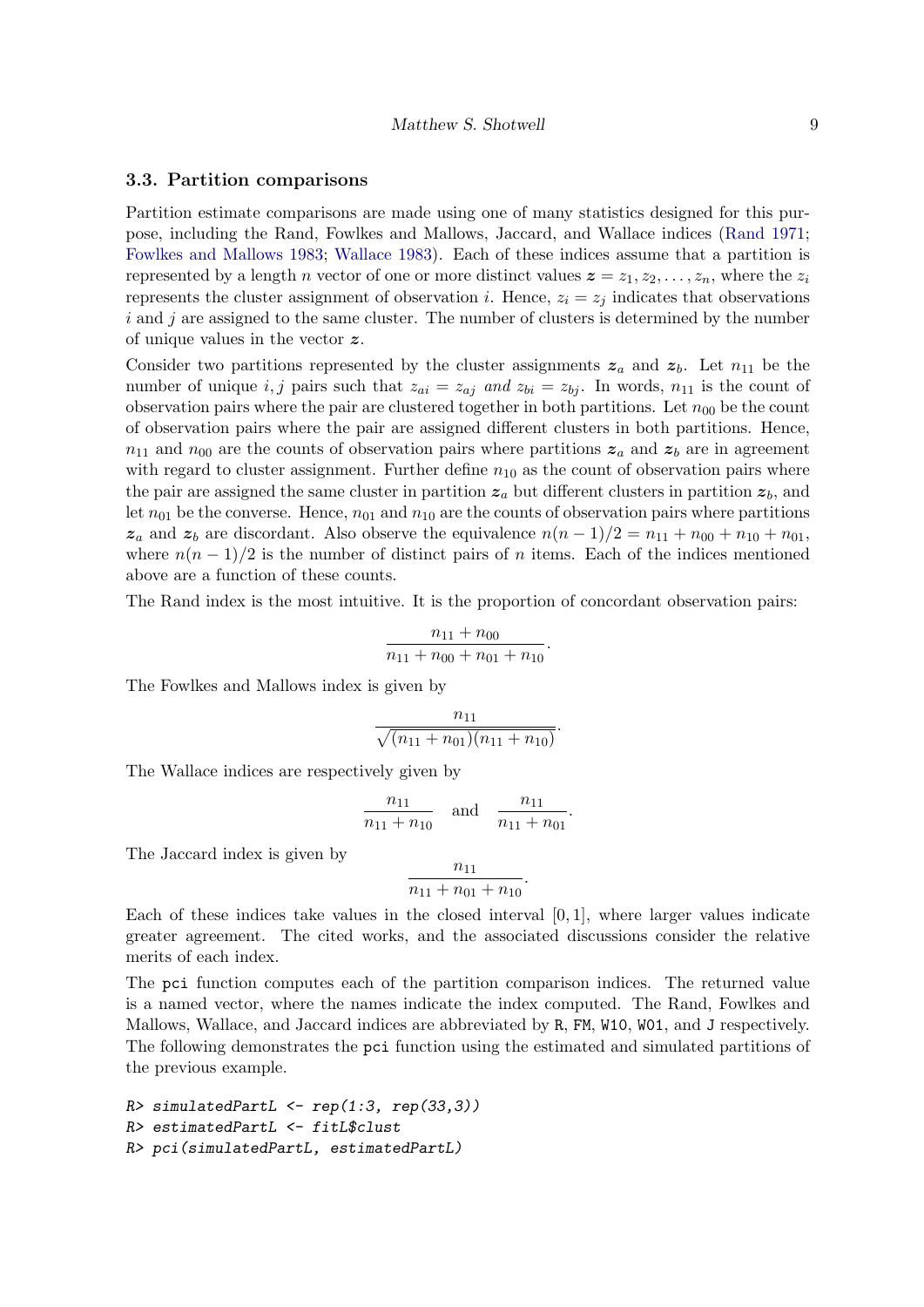R FM W10 W01 J 0.9257885 0.8863636 0.8863636 0.8863636 0.7959184

The estimated partition has good agreement with the simulated partition in the example above, partly due to the large differences in slopes of the simulated linear mean functions relative to the error variance. The grouping structure among longitudinal observations reduces the partition space complexity, further promoting recovery of the simulated partition.

### 3.4. Sensitivity to cluster homogeneity

The next example assesses the sensitivity of simulated partition recovery to reduced heterogeneity in the simulated mean functions. The three sets of coefficients in the last example were  $(5, -10)$ ,  $(0, 0)$ , and  $(-5, 10)$ . Hence, heterogeneity is reduced by multiplying each coefficient by a proportion. The following R code evaluates the Rand index between the estimated and simulated partition in a series of simulated datasets with reduced coefficient heterogeneity.

```
R mult \leftarrow rep(seq(1, 0.01, length.out=33), 10)
R> Rand \leq sapply(mult, function(mult) {
+ dat <- sim(mult)
+ fit <- profLinear(y ~ x, group=gr, data=dat)
+ pci(rep(1:3, rep(33,3)), fit$clust)['R']
+ })
R> lws <- lowess(x=mult,y=Rand)
R> plot(lws$x, lws$y, type='n',
+ xlab='coefficient multiplier', ylab='Rand index')
R> points(mult + rnorm(length(mult),0,1/200),
+ Rand + rnorm(length(Rand),0,1/200), col=grey(0.9))
R> lines(lws$x, lws$y)
```
Figure<sup>~2</sup> illustrates the effect of reduced coefficient heterogeneity on the Rand index between estimated and simulated partitions. Clearly, it is increasingly difficult to recover the simulated partition when the mean functions are more alike. Limited or absent grouping information may also hinder recovery of the simulated partition.

## 4. Illustration: profBinary

## <span id="page-9-0"></span>4.1. Default parameters

The PPM of multivariate binary models specifies two prior shape parameters,  $a_0$  and  $b_0$ . For each cluster  $k = 1, \ldots, r$  and binary outcome  $j = 1, \ldots, q$ , the associated posterior probability  $\phi_{jk}$  has a beta distribution with shape parameters  $a_{kj}$  and  $b_{kj}$ , given by

$$
a_{kj} = a_0 + n_{kj}
$$
  
\n
$$
b_{kj} = b_0 + n_k - n_{kj},
$$
\n(5)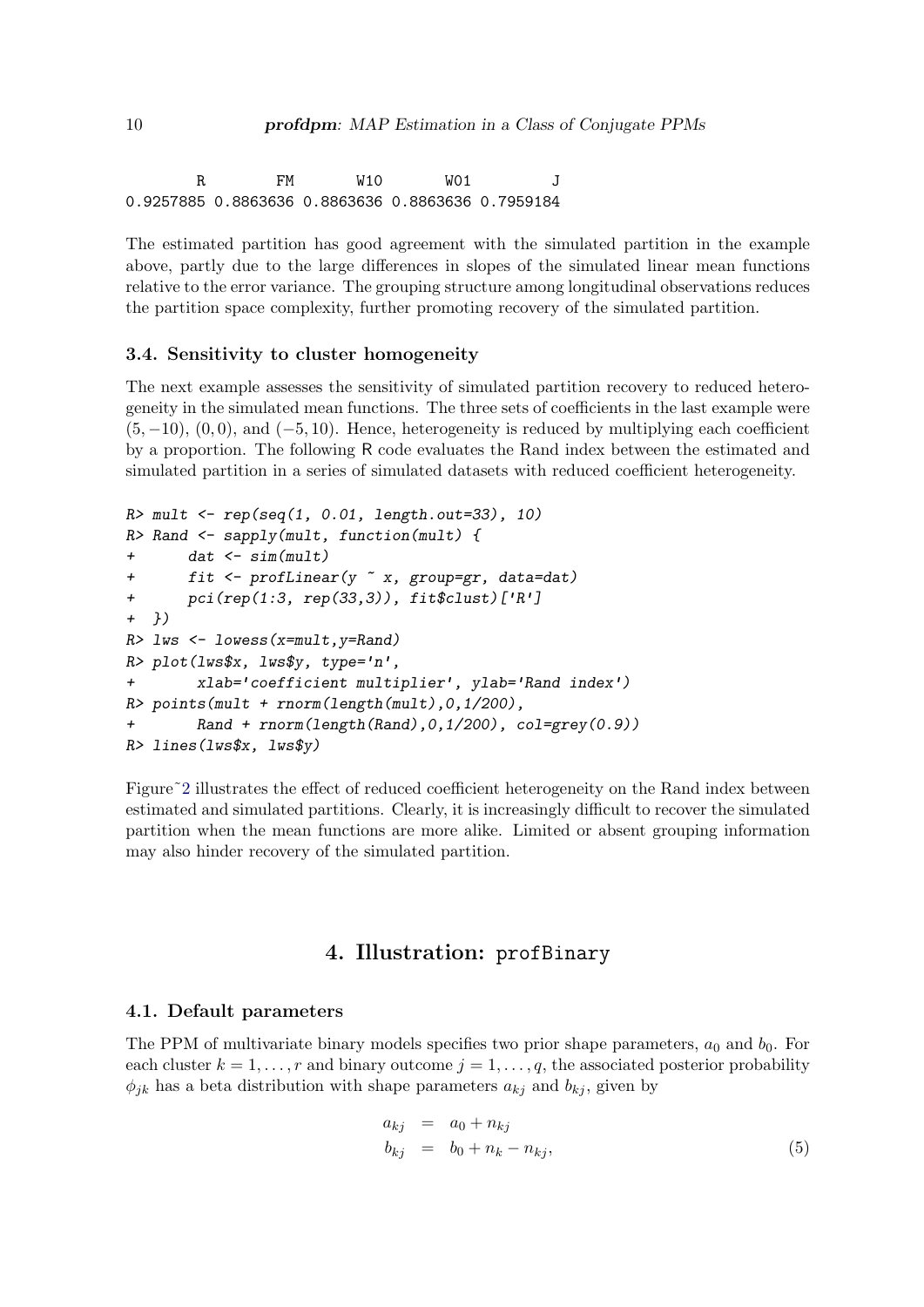

<span id="page-10-0"></span>Figure 2: Scatterplot of Rand indices (between estimated and simulated partitions) versus slope multiplier. Smaller coefficient multipliers reduce the heterogeneity among the simulated clusters. Light gray points represent simulated datasets. Jitter was added to aid in visual discrimination. The black line is a LOWESS estimate of the trend in Rand index versus coefficient multiplier. For  $\alpha$  less than 0.3, the partition estimates mostly consisted of a single cluster.

where  $n_k$  is the number of observations assigned to the  $k^{th}$  cluster, and  $n_{kj}$  is the number of observations for which  $z_i = k$  and  $y_{ij} = 1$ . That is,  $n_{kj}$  is the count of observations in the  $k^{th}$  cluster that exhibit outcome j. Relative to the data likelihood, the prior influence on the posterior distribution may be reduced by setting  $a_0$  and  $b_0$  near to zero. Indeed, when  $a_0$ and  $b_0$  equal zero, the posterior expected probability of outcome j in cluster k is equal to the corresponding sample proportion. By default, the **profBinary** function takes  $a_0$  and  $b_0$  to be 1.00, which encodes a uniform prior distribution over  $\phi_{ik}$ .

## 4.2. profBinary example

The following R code block simulates a multiple binary outcome dataset with two latent clusters. Each row in the dataset corresponds to a single multivariate binary observation.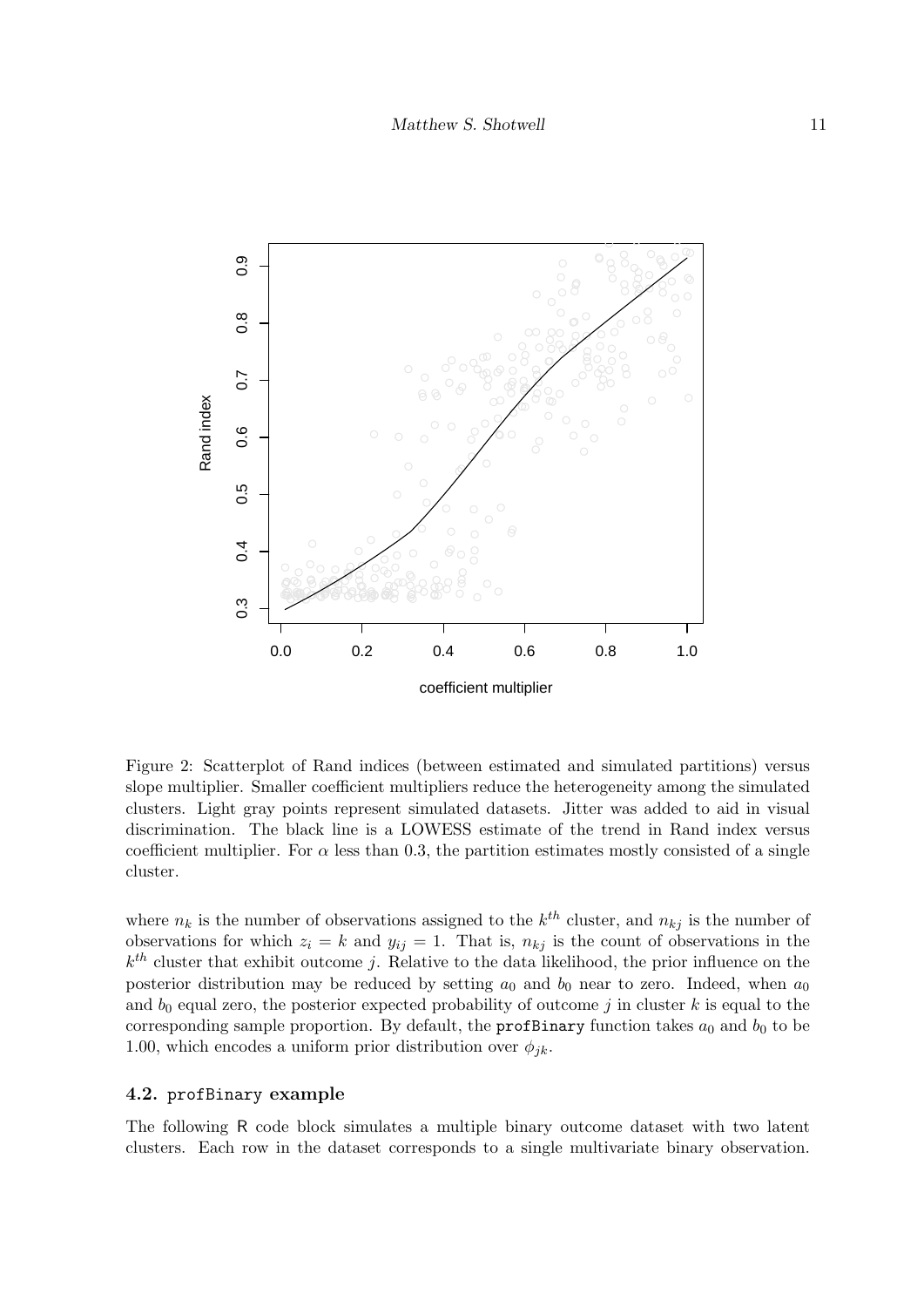The profBinary function automatically clusters observations in a single row. Hence, a group argument is unnecessary, and not implemented. The outcomes used for partitioning are specified using a one-sided formula.

```
R> p <- seq(0.9, 0.1, length.out=9)R> y1 <- matrix(rbinom(999, 1, p), 111, 9, TRUE)
R > y2 <- matrix(rbinom(999, 1, rev(p)), 111, 9, TRUE)
R> dat \leftarrow as.data.frame(rbind(y1, y2))
R> fitb <- profBinary(~0+., data=dat)
```
Conditional on the estimated partition, the outcome probabilities for each cluster are independently beta distributed a posteriori. The parameters of the profile posterior distribution for each cluster may be accessed in the return value of profBinary. In a fashion similar to summary.profLinear, the summary.profBinary method computes and prints the profile posterior means and 95% credible limits of the outcome probabilities for each cluster.

## 4.3. Sensitivity to DPM precision  $\alpha$

The value of the DPM precision parameter  $\alpha$  has a significant effect on simulated partition recovery in the last example. To illustrate, consider repeating the analysis under a sequence of values for  $\alpha$ . Figure<sup>3</sup> presents the Rand index as a function of  $\alpha$ .

```
R> alpha <- 10^(-seq(0, 40, length.out=33))
R> Rand <- sapply(alpha, function(alpha) {
+ fit <- profBinary(~0+., data=dat, param=list(alpha=alpha))
+ pci(rep(1:2, rep(111,2)), fit$clust)['R']
+ })
R> lws <- lowess(x=log(alpha), y=Rand)
R> plot(lws$x, lws$y, type='l',
+ ylim=c(0.45,1),
+ xlab=expression(paste('log', alpha)),
+ ylab='Rand index')
R> points(log(alpha), Rand + rnorm(length(Rand),0,1/200),
       col=grey(0.9))
```
In these data, very small  $\alpha$  is required to most closely recover the simulated partition. However, in practice, this optimal precision parameter is unknown. To overcome this, we recommend that  $\alpha$  be fixed in some principled manner (e.g., the strategy of [Shotwell and Slate](#page-17-9) [\(2011\)](#page-17-9)). The default value for  $\alpha$  (1/1000) concentrates prior mass on partitions with few clusters. Even so, the corresponding partition estimate consisted of fourteen clusters in these data, twelve more than the simulated partition.

[Escobar and West](#page-16-7) [\(1995\)](#page-16-7) warn that 'sensitivity to  $\alpha$  is marked', that the Dirichlet process precision is 'a critical smoothing parameter', and that the observed data might be used to draw inferences about  $\alpha$ . The authors treat the precision as an unknown parameter with heavily right skewed gamma prior density. Through inspection of the posterior density, they conclude that the data are informative about  $\alpha$ . Posterior inference about  $\alpha$  has been similarly adopted in much of the subsequent Dirichlet process literature [\(Blei and Jordan](#page-16-8) [2006;](#page-16-8) [Dunson, Xue,](#page-16-9) [and Carin](#page-16-9) [2008;](#page-16-9) Rodríguez, Dunson, and Gelfand [2009;](#page-17-15) [Wang and Dunson](#page-17-8) [2010\)](#page-17-8).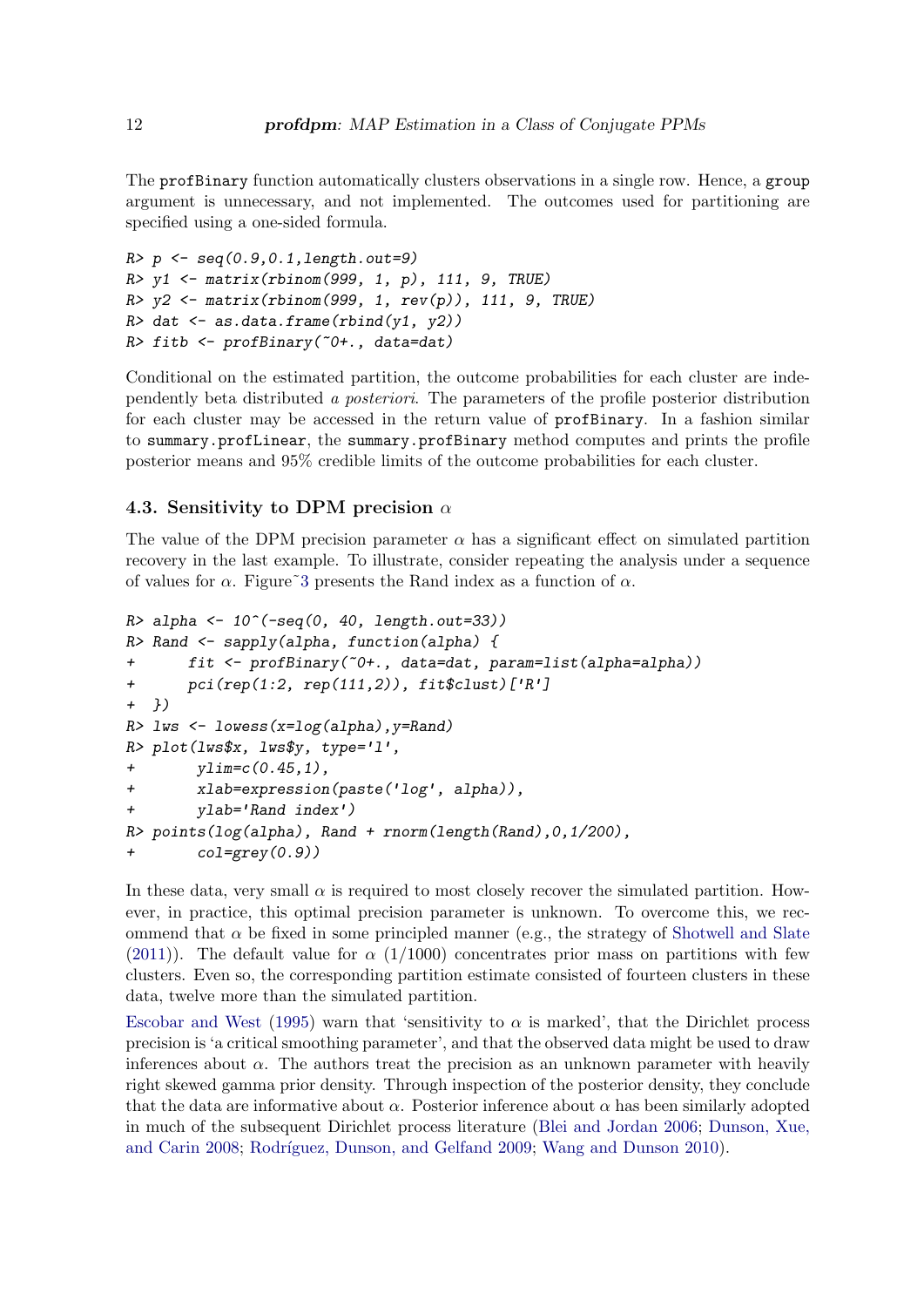

<span id="page-12-1"></span>Figure 3: Scatterplot of Rand indices (estimated versus simulated partition) against DPM precision parameter  $\alpha$ . Smaller  $\alpha$  imposes a stronger penalty against partitions with many clusters. Light gray points represent estimated partitions. Jitter was added to aid in visual discrimination. The black line is a LOWESS estimate of the trend in Rand index versus  $\alpha$ .

Since the DP precision is an important smoothing parameter, an alternative rationale is that allowing the data to inform our belief about  $\alpha$  may result in too little smoothing. Hence, a fixed  $\alpha$  is recommended. Arguments and experiments regarding fixed precision are also prevalent in the DP literature [\(Bush and MacEachern](#page-16-2) [1996;](#page-16-2) Daumé III [2007;](#page-16-10) [Dunson and](#page-16-11) [Park](#page-16-11) [2008\)](#page-16-11).

# 5. Extensions

<span id="page-12-0"></span>The profdpm package is currently limited to product partitions of linear and binary models, and the optimization strategies described above. Additional models may be implemented as need arises. Also, in the current framework, each cluster of the partitioned data is required to have an identical parametric model, albeit with different parameters. This contrasts, for example, with the finite mixture clustering methods implemented in the **flexmix** package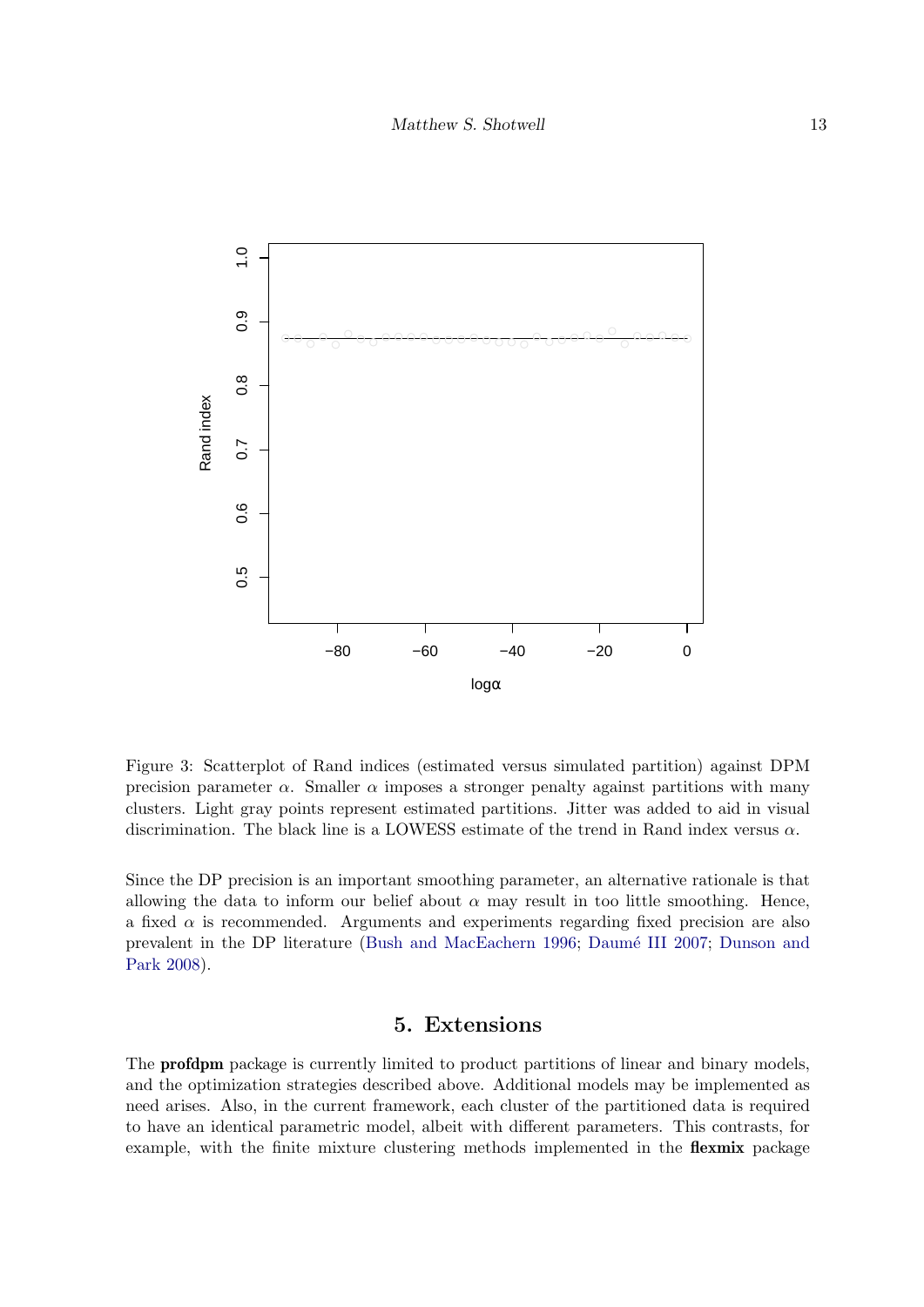(Grün and Leisch [2008\)](#page-16-12), which allow multiple parametric forms. This type of functionality is possible in the profdpm framework by specifying a sufficiently complex model structure, and corresponding move and logp methods (see Appendix).

Estimating a partition is computationally intensive, and an open field of computational research. Other aspects of partition estimation are also under scrutiny. For example, work by [Wang and Dunson](#page-17-8) [\(2010\)](#page-17-8) suggest that marginal likelihood optimization may overfit the observed data, yielding more clusters than necessary. The authors recommend a pseudo marginal likelihood (PML) approach, which imposes a leave-one-out cross-validation strategy to penalize extraneous clusters in partition estimates. The profdpm framework has potential to accommodate alternative likelihoods by implementing alternative logp methods.

Finally, there are plans to extend the profdpm framework to accommodate novel PPMs by modifying the cohesion function in the prior distribution over data partitions (see Section[˜2\)](#page-0-0). Note that such modifications result in PPMs other than the augmented Dirichlet process mixture. [Lau and Green](#page-17-1) [\(2007\)](#page-17-1) discuss two such alternatives, including the partition model arising from the Poisson-Dirichlet process; a two-parameter generalization of the Dirichlet process.

# Acknowledgments

This research was partly funded by the following National Institutes of Health, National Institute of General Medical Sciences, and National Science Foundation funding projects: NIH 1T32GM074934, NIH R03CA137805, NSF DMS0604666, NIH P20RR017696.

# Appendix: Programming strategy

The profdpm package is primarily implemented in C (following the C99 standard) to facilitate efficient and flexible usage of memory, enable direct interface with the BLAS and LAPACK matrix libraries, and to ease translation to environments other than R.

Product partition models are implemented as a state machine. The model state is represented using the C struct pdpm\_t, declared in src/profdpm.h as follows (edited for this document):

```
typedef struct pdpm_t {
unsigned char flags;
double alp; //DP precision parameter
unsigned int ngr; //number of groups
unsigned int ncl; //number of clusters
unsigned int * vcl; //cluster membership array
unsigned int * gcl; //number of groups per cluster array
double logpval; //unnormalized log posterior value
void (*move)( struct pdpm_t * obj,\
               unsigned int grp, unsigned int cls );
double (*logp)( struct pdpm_t * obj );
double (*logponly)( struct pdpm_t * obj,\
               unsigned int * only, unsigned int size );
```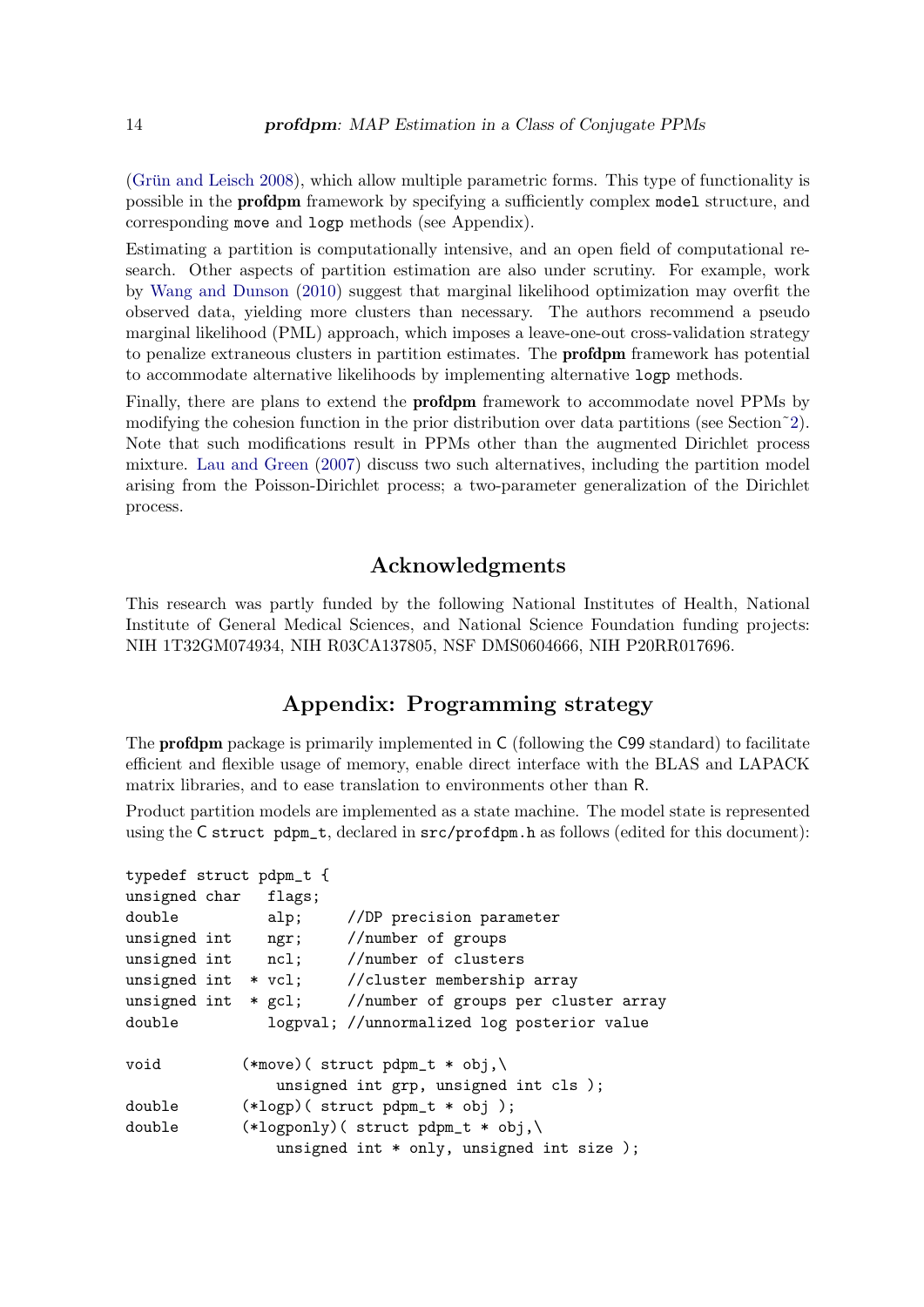## void \* model; //model specific/private data } pdpm\_t;

The flags member of struct pdpm\_t is a bitmask for flags, for example, to indicate that convergence criteria for an optimization strategy are met. The alp member is the Dirichlet process precision parameter  $\alpha$ . In the **profdpm** framework, multivariate observations, or univariate observations that should always be clustered together are called 'groups'. When no complex grouping structure is present, each observation forms a singleton group. Clusters consist of one or more groups. The ngr and ncl members of struct pdpm\_t store the number of groups and clusters that comprise the PPM state, respectively. Each group is assigned exactly one cluster, identified by an integer stored in the vcl array. Hence, vcl[4] indexes the cluster number for group four. For groups that are not yet assigned to a cluster (i.e., during initialization), the corresponding vcl entry may take the value defined by the C preprocessor macro BAD\_CLS. The gcl array stores the number of groups assigned to each cluster. For example, gcl[3] indexes the number of groups assigned to cluster number three. Because each group might form a singleton cluster, vcl and gcl are both allocated to have length ngr. The logpval member stores the unnormalized log posterior mass value at the current state.

The profdpm package implements four methods for partition estimation (see Section[˜2\)](#page-0-0). Each utilizes a Markov-like process. That is, a model state is initialized and updated sequentially, where the updated state depends on the previous state. Each of the four methods decompose into a series of just two simple operations on the model state: (1) reassigning a single observation from one cluster to another, and (2) computing the marginal posterior mass at the current partition estimate.

For example, consider the SUGS optimization strategy. At iteration t, group  $t + 1$  is either assigned to an existing cluster, or assigned to a new cluster. In order to evaluate the alternatives, group  $t + 1$  is reassigned to each potential cluster in sequence. The marginal posterior mass is evaluated after each reassignment. Finally, group  $t + 1$  is reassigned to the cluster corresponding to the largest posterior mass. Hence, each iteration of the SUGS algorithm decomposes into a series of reassignments and posterior mass calculations. No other operations on the model state are necessary.

Manipulating the model state with simple operations is strategic. By implementing the simple operations efficiently, estimation algorithms may be written generically, and with emphasis on simplicity. Generic application of the estimation routines requires implementing the two simple operations for each specific PPM type (e.g., two for product partitions of linear models, and two for multivariate binary models).

The move and logp members of struct pdpm<sub>\_t</sub> are pointers to C functions that implement the reassignment and posterior mass calculation routines. The move member should point to a function that takes three arguments; a pointer to the PPM state structure (obj), a group number  $(qrp)$ , and a cluster number (cls). That is, in model state obj, the group with number grp is reassigned to the cluster with number cls. The function pointed-to by move should not return a value, but should update the ncl, vcl, and gcl members to reflect the reassignment operation. The logp member should point to a function that takes the PPM state structure as an argument, and returns the unnormalized log posterior mass, evaluated at the current model state. The logp method may or may not update the logpval member automatically.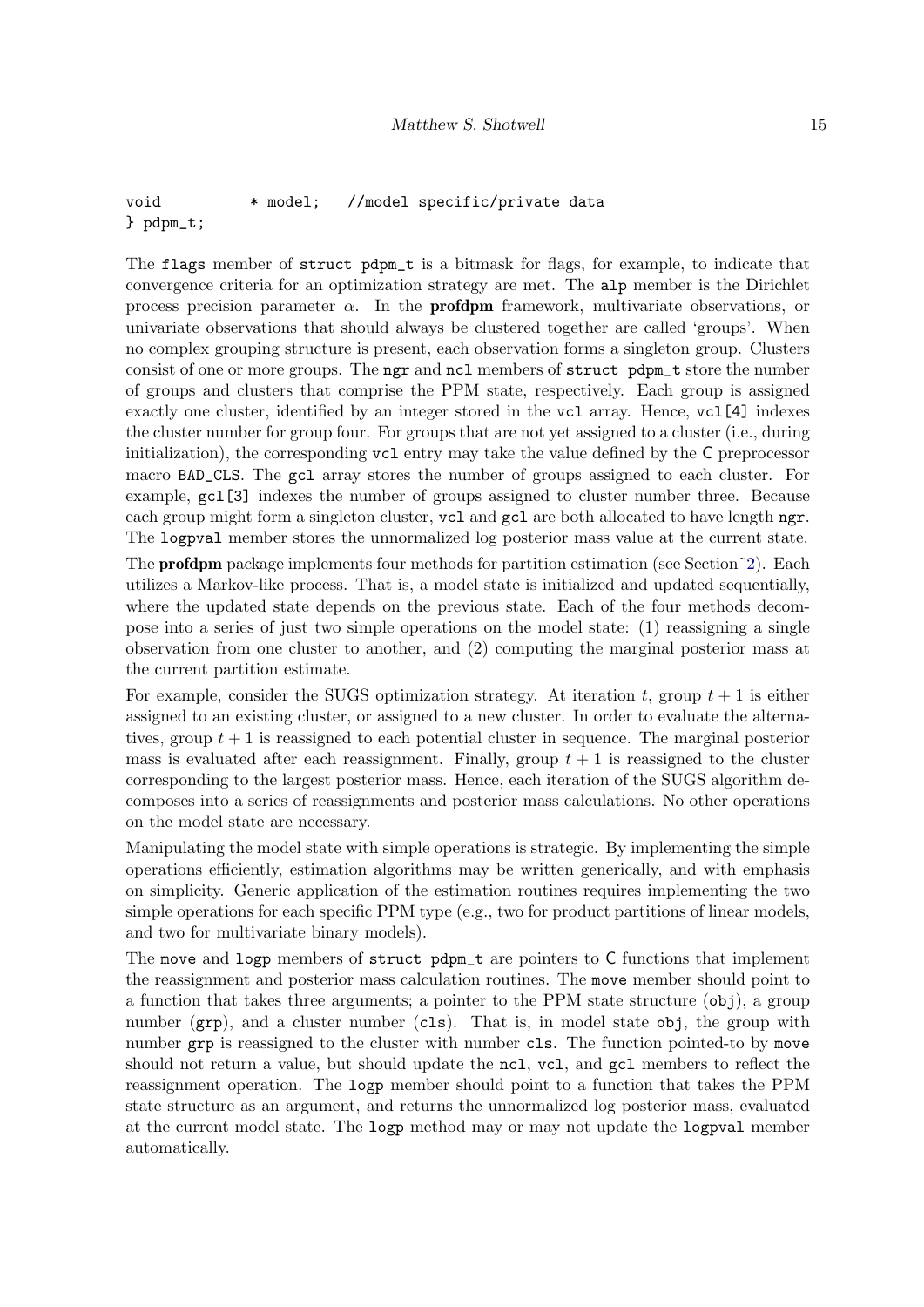The marginal posterior mass function in conjugate PPMs is a product of cluster specific terms. Hence, moving a single group from one cluster to another affects two terms at most. The posterior mass calculation may be optimized by computing only the terms associated with clusters modified since the previous calculation. This optimization is implemented using an optional third C function pointer; logponly. The function pointed-to by logponly should accept three arguments; a pointer to the PPM state structure (obj), an array of cluster numbers (only), the array's length (size), and return the partial log posterior mass associated with the clusters referenced in the only array. In particular, the returned value need only satisfy that the algebraic difference in the return values of two identical calls to  $obj\rightarrow\text{logponly}$ represents the change in log posterior mass associated with model state changes in the period between calls. For example, the following C code updates the log posterior mass associated with a reassignment operation, where  $\delta$  is a pointer to an initialized structure of type struct pdpm\_t:

```
...
cls\_from_to[0] = obj->vcl[grp];cls\_from_to[1] = cls_to;obj->logpval -= obj->logponly(obj, cls_from_to, 2);
obj->move(obj, grp, cls_to);
obj->logpval += obj->logponly(obj, cls_from_to, 2);
...
```
For model states with many clusters, updating the log posterior mass in this way is often more efficient than recomputing all cluster-specific terms of the log posterior mass function. Initializing the logponly pointer is optional. When logponly is left uninitialized (NULL), estimation routines utilize the logp pointer instead.

Finally, the model pointer may be used to store data related to a specific type of PPM. For example, in a PPM of linear models, model points to a structure that holds the response vector, design matrix, and additional parameter values. The functions pointed-to by move and logp may access the structure pointed-to by model. As a rule, routines that operate generically on the model state, including the four optimization methods should not dereference the model pointer.

The structure pointed-to by model may be simple or complex, depending on the resources of the target platform and the available programming effort. A simple model state might store only the original data arrays and other required parameters. When additional memory is available, intermediate values might be cached for more efficient computations. For example, linear models with covariate vector  $\boldsymbol{x}_i$  often involve the outer product  $\boldsymbol{x}_i\boldsymbol{x}_i'$ . A computationally efficient method would compute and store this quantity once, rather than recompute the quantity on demand. Furthermore, since  $x_i x_i'$  is symmetric, only the upper or lower triangular portion requires storage. The PPM of linear models implemented in the profdpm package utilizes both optimizations.

The profdpm package leaves the programmer to balance the antagonistic relationship between memory usage and computational efficiency by offering a uniform API to partition estimation methods. The C function with prototype  $pdpm_t \star pdpm_l$  init(unsigned int ngr) is a convenience function that allocates memory (using R\_alloc), partially initializes, and returns a pointer to an instance of struct pdpm\_t. The argument ngr specifies the number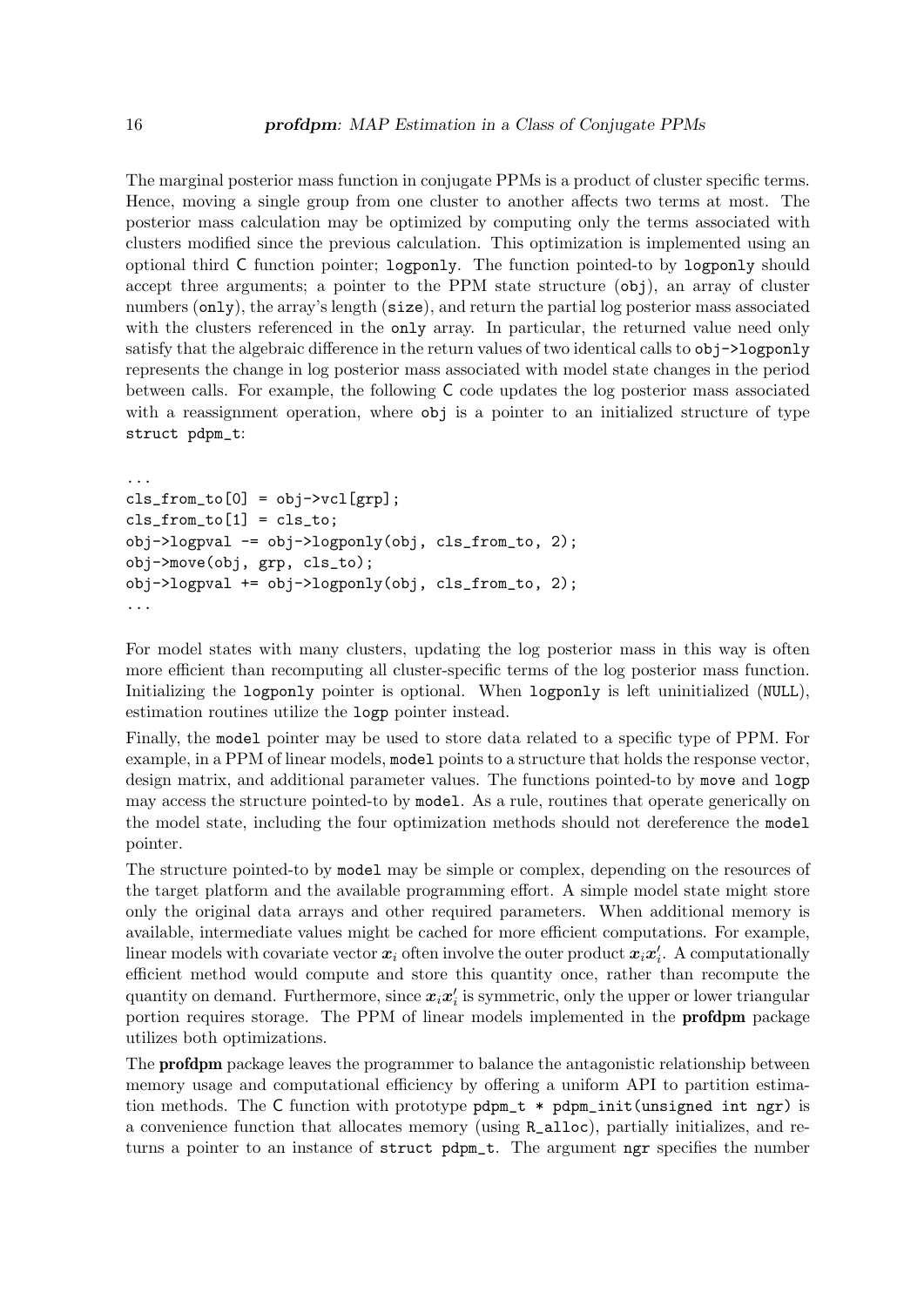of groups that comprise the data. However, the structure returned by pdpm\_init is not fully initialized. The flags, alp, model and function pointer members (except logponly) of struct pdpm\_t must be initialized explicitly. Once fully initialized, a pointer to the model state structure is passed to an optimization routine. For example, the function with prototype void method  $fast(pdpm_t * )$  implements the modified SUGS optimization method. When method\_fast returns, the structure pointed-to by its argument will have been modified (optimized) according to the SUGS algorithm. An interface between R and new PPMs implemented using the profdpm C API must also be written.

# References

- <span id="page-16-4"></span>Antoniak CE (1974). "Mixtures of Dirichlet Processes with Applications to Bayesian Nonparametric Problems." The Annals of Statistics, 2, 1152–1174.
- <span id="page-16-0"></span>Barry D, Hartigan JA (1992). "Product Partition Models for Change Point Problems." The Annals of Statistics, 20, 260–279.
- <span id="page-16-1"></span>Bell ET (1934). "Exponential Numbers." The American Mathematical Monthly, 41, 411–419.
- <span id="page-16-8"></span>Blei D, Jordan M (2006). "Variational Inference for Dirichlet Process Mixtures." Bayesian Analysis,  $1(1)$ ,  $121-144$ .
- <span id="page-16-2"></span>Bush CA, MacEachern SN (1996). "A Semiparametric Bayesian Model for Randomised Block Designs." Biometrika, 83, 275–285.
- <span id="page-16-10"></span>Daumé III H (2007). "Fast Search for Dirichlet Process Mixture Models." In Conference on Artificial Intelligence and Statistics.
- <span id="page-16-11"></span>Dunson DB, Park J (2008). "Kernel Stick-breaking Processes." Biometrika, 95(2), 307–323.
- <span id="page-16-9"></span>Dunson DB, Xue Y, Carin L (2008). "The Matrix Stick-breaking Process: Flexible Bayes Meta-Analysis." Journal of the American Statistical Association, 103(481), 317–327.
- <span id="page-16-7"></span>Escobar MD, West M (1995). "Bayesian Density Estimation and Inference Using Mixtures." Journal of the American Statistical Association, 90(430), 577–588.
- <span id="page-16-6"></span>Fowlkes EB, Mallows CL (1983). "A Method for Comparing Two Hierarchical Clusterings." Journal of the Americal Statistical Association, 78, 553–569.
- <span id="page-16-3"></span>Green PJ, Richardson S (2001). "Modelling Heterogeneity With and Without the Dirichlet Process." Scandinavian Journal of Statistics, 28, 355–375.
- <span id="page-16-12"></span>Grün B, Leisch F (2008). "FlexMix Version 2: Finite Mixtures with Concomitant Variables and Varying and Constant Parameters." Journal of Statistical Software, 28(4), 1–35. URL <http://www.jstatsoft.org/v28/i04/>.
- <span id="page-16-5"></span>Hanson T, McMillan GP (2012). "Scheffe Style Simultaneous Credible Bands for Regression Surfaces with Application to Ache Honey Gathering." Journal of Data Science, 10, 175–193.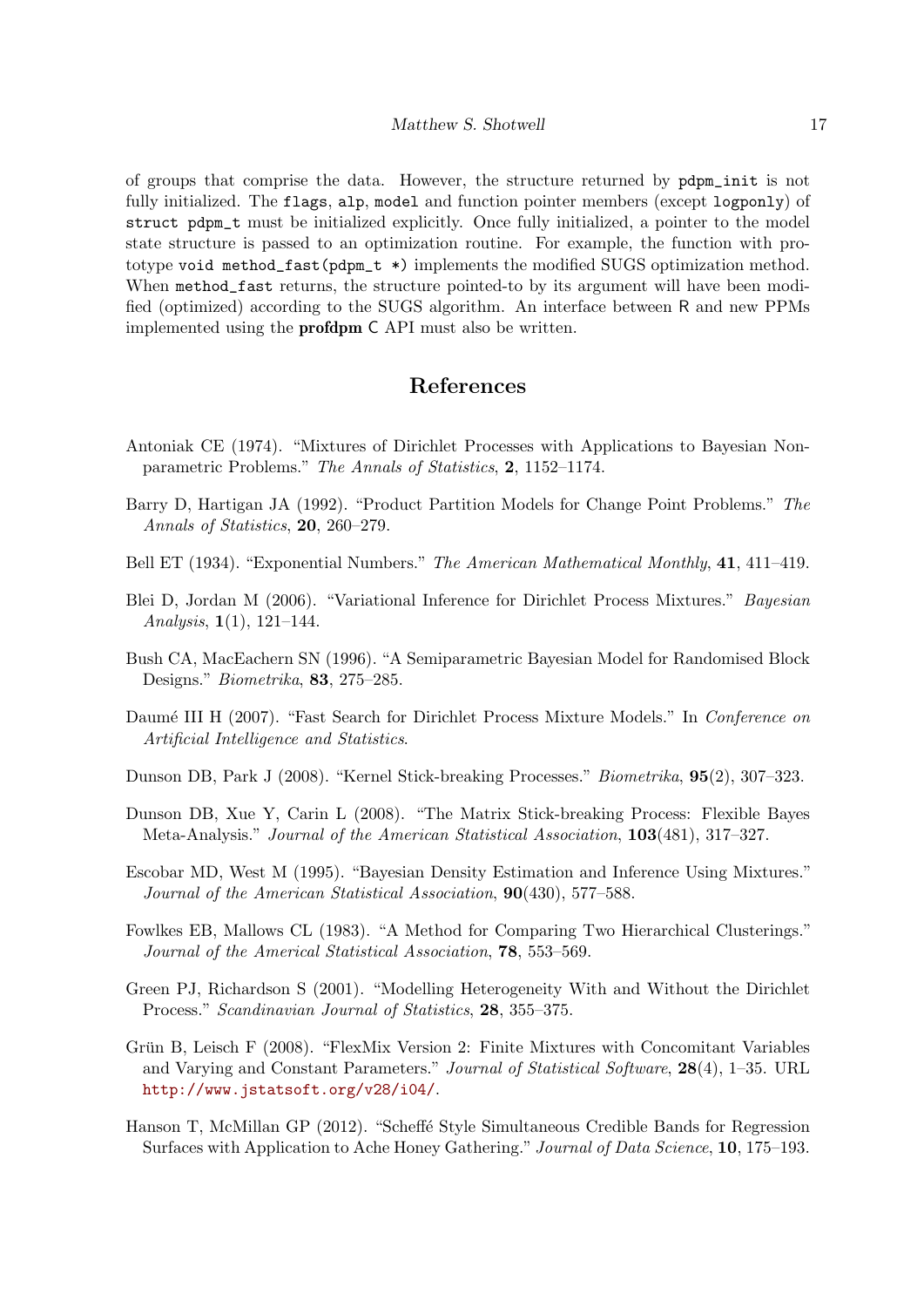- <span id="page-17-2"></span>Hartigan JA (1990). "Partition Models." Communications in Statistics, Theory and Methods, 19, 2745–2756.
- <span id="page-17-5"></span>Heard NA, Holmes CC, Stephens DA (2006). "A Quantitative Study of Gene Regulation Involved in the Immune Response of Anopheline Mosquitoes: An Application of Bayesian Hierarchical Clustering of Curves." Journal of the American Statistical Association, 101(473), 18–28.
- <span id="page-17-10"></span>Jain S, Neal RM (2004). "A Split-Merge Markov Chain Monte Carlo Procedure for the Dirichlet Process Mixture Model." Journal of Computational and Graphical Statistics, 13(1), 158–182.
- <span id="page-17-11"></span>Jain S, Neal RM (2007). "Splitting and Merging Components of a Nonconjugate Dirichlet Process Mixture Model." Bayesian Analysis, 2(3), 445–472.
- <span id="page-17-1"></span>Lau JW, Green PJ (2007). "Bayesian Model Based Clustering Procedures." Journal of Computational and Graphical Statistics, 16, 526–558.
- <span id="page-17-12"></span>Lunn D, Spiegelhalter D, Thomas A, Best N (2009). "The BUGS Project: Evolution, Critique and Future Directions (with discussion)." Statistics in Medicine, 28, 3049–3082.
- <span id="page-17-6"></span>MacEachern SN (1994). "Estimating Normal Means with a Conjugate Style Dirichlet Process Prior." Communications in Statistics B, 23, 727–741.
- <span id="page-17-7"></span>MacEachern SN, Müller P (1998). "Estimating Mixture of Dirichlet Process Models." Journal of Computational and Graphical Statistics, 7, 223–238.
- <span id="page-17-0"></span>R Core Team (2012). R: A Language and Environment for Statistical Computing. R Foundation for Statistical Computing, Vienna, Austria. ISBN 3-900051-07-0, URL [http:](http://www.R-project.org/) [//www.R-project.org/](http://www.R-project.org/).
- <span id="page-17-13"></span>Rand WM (1971). "Objective Criteria for the Evaluation of Clustering Methods." Journal of the American Statistical Association, 66, 846–850.
- <span id="page-17-15"></span>Rodríguez A, Dunson DB, Gelfand AE (2009). "Bayesian Nonparametric Functional Data Analysis through Density Estimation." Biometrika, 96, 149–162.
- <span id="page-17-3"></span>Rota G (1964). "The Number of Partitions of a Set." The American Mathematical Monthly, 71, 498–504.
- <span id="page-17-9"></span>Shotwell MS, Slate EH (2011). "Bayesian Outlier Detection with Dirichlet Process Mixtures." Bayesian Analysis,  $6(4)$ , 1–22.
- <span id="page-17-14"></span>Wallace DL (1983). "Comment: A Method for Comparing Two Hierarchical Clusterings." Journal of the American Statistical Association, 78, 569–576.
- <span id="page-17-8"></span>Wang L, Dunson DB (2010). "Fast Bayesian Inference in Dirichlet Process Mixture Models." Journal of Computational and Graphical Statistics, 20(1), 196–216.
- <span id="page-17-4"></span>Ward JH (1963). "Heirarchical Grouping to Optimize an Objective Function." Journal of the American Statistical Association, 58(301), 236–244.